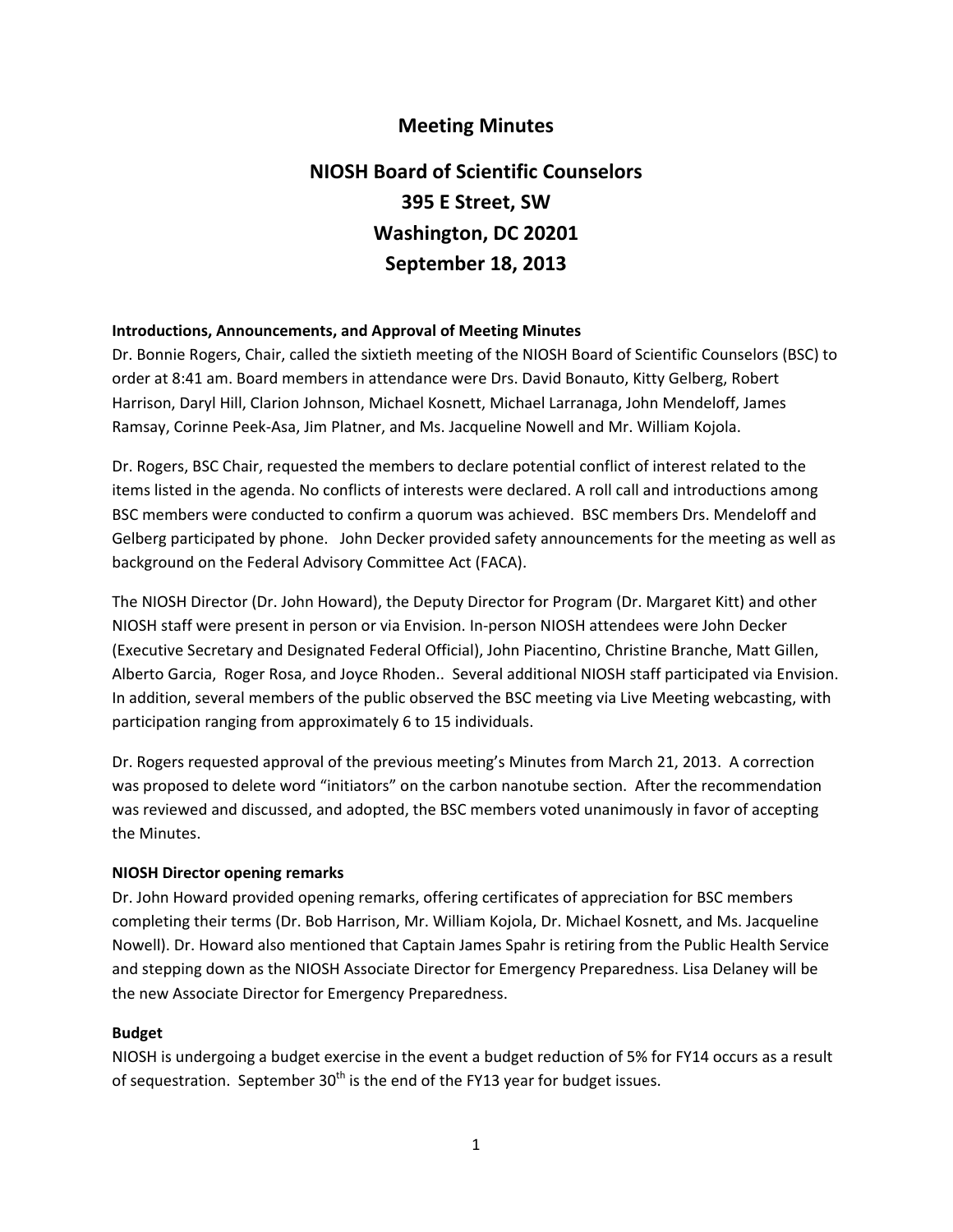NIOSH Center for Workers' Compensation will be a topic on the agenda today. Health and safety surveillance is an important issue, and NIOSH is attempting to save money on surveillance by introducing electronic surveys rather than in‐person surveys. NIOSH is participating in a CDC initiative to optimize agency surveillance systems by reducing redundancy in information collection.

 OSHA has issued a Notice of Proposed Rulemaking (NPRM) to reduce the permissible exposure limit (PEL) for silica. NIOSH is preparing comments for OSHA on NPRM Occupational Exposure to Respirable Crystalline Silica.

 The NIOSH Associate Director for Science Office (ADSO) is continuing to work on a NIOSH Data and Statistics Gateway (launched on September 18, 2013) to provide access to NIOSH research data. Through the webpage, NIOSH‐generated public‐use research datasets are available to the public for download. The Gateway provides convenient access to surveillance, statistics and other collections of NIOSH data. The Gateway will also help NIOSH meet several open‐government and transparency‐related goals the White House has established for agencies to make research information discoverable and accessible. Dr. Howard encouraged the attendees to visit and critique the website to improve its functionality.

 NIOSH Total Worker Health (TWH) in Action newsletter has surpassed the 50,000 subscribers (more than the NIOSH E‐news). NIOSH TWH newsletter has only been in existence for about 1‐year, and membership has been expanding rapidly.

 A new NIOSH Current Intelligence Bulletin will be available soon with new Immediately Dangerous to Life or health (IDLH) values. The NIOSH draft carcinogen policy, as well as an update to the heat‐stress criteria document, will be released for public comment. Dr. Schulte from the NIOSH Education and Information Division indicated that the draft carcinogen policy, draft heat stress criteria document, and IDLH document are anticipated to be published in approximately one month.

#### **Work Group Report: Structuring Labor‐Management Participation in Research Partnerships**

 As indicated in the March 21, 2013 Minutes, the work group was charged with developing recommendations about structuring Labor‐Management Participation in Research Partnerships. Work group members are Dr. Harrison (co‐chair), Mr. Kojola (co‐chair), Dr. Rogers, Dr. Peek‐Asa, Dr. Larranaga, and Ms. Nowell.

 Mr. Kojola and Dr. Harrison provided a summary of the work group report, describing each of the recommendations and the rationale for each. Six teleconferences of the work group were held. Note: The Minutes from the work group meetings are attached to these Minutes (see Appendix A). The work group heard presentations from NIOSH researchers, the NIOSH Institutional Review Board (IRB) chair, and Dr. James Platner on issues related to employee involvement in occupational safety and health research. The work group reviewed various relevant NIOSH documents and policy statements and received updates on the NIOSH study being conducted at Toyota.

 The work group generated a draft document and provided the draft report to the full BSC prior to the BSC meeting . The BSC members deliberated over the draft report; the only change to the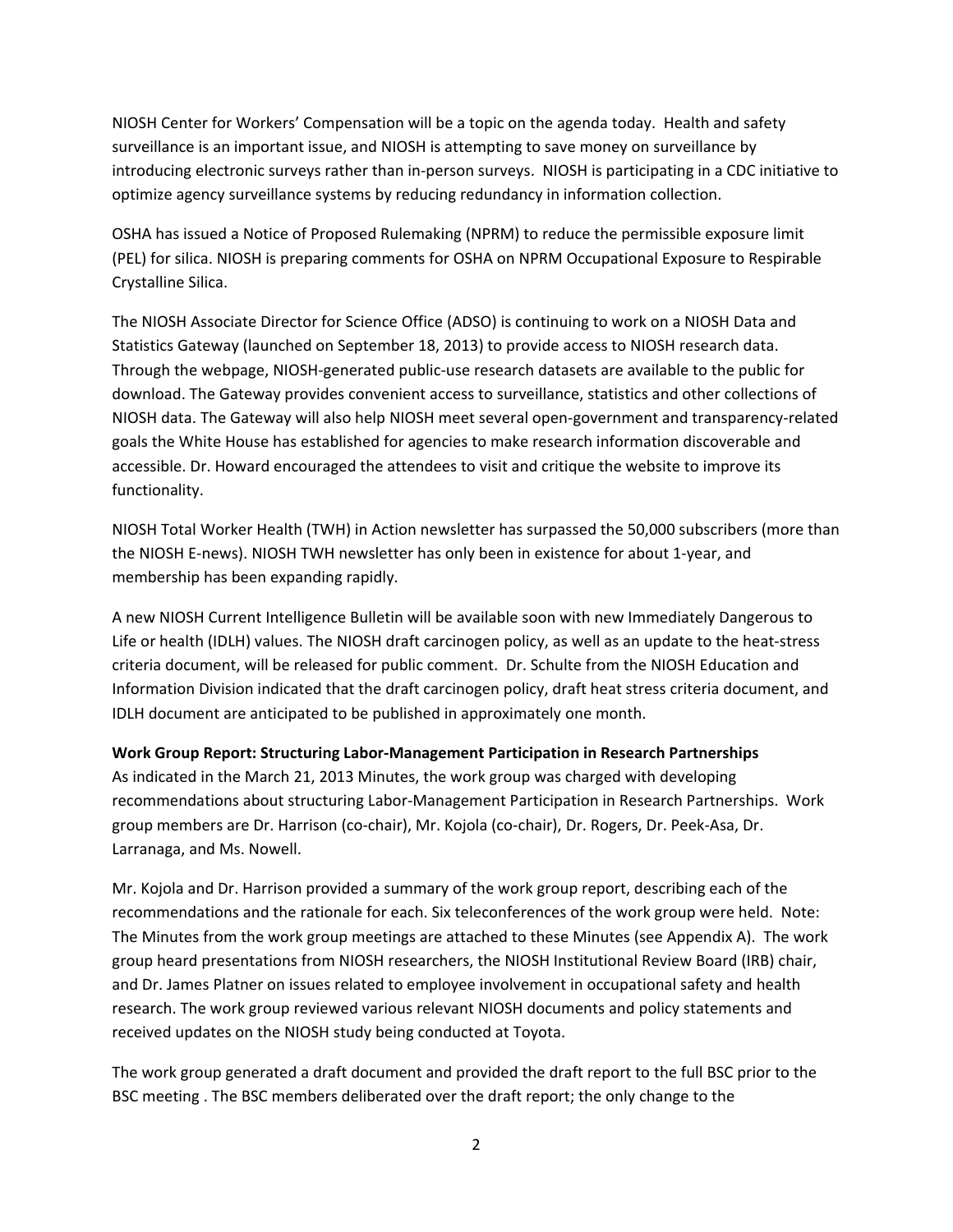recommendations was to remove a word on bottom of Page 7 where the change would reflect the need for NIOSH to address all studies rather than just "intervention" studies. A copy of the final report with the correction is attached to these Minutes (see Appendix B).

 The BSC then voted on approval of the report. All BSC members present at the meeting voted in favor of the report.

#### **BSC Letter to Dr. Howard**

 Before proceeding to the next agenda item, the BSC members discussed a draft letter about continuation of Education and Research Centers (ERC) and agriculture funding, with Dr. Kosnett leading the discussion. Note: See March 21, 2013 Minutes for more information on the Letter. The purpose of the letter is to provide Dr. Howard with additional documentation on the value and importance of the ERCs.

 Dr. Harrison provided recommendations that instead of including only NIOSH, to include CDC/NIOSH. Dr. Larranga recommended to remove the words "believe and belief" as all these issues are already known or even a fact and the Board is already aware of the issues. Dr. Ramsay recommended mentioning that this is a unique and singular focus of funding for all these activities and that if this funding is not provided to the ERCs, no other programs will likely pick‐up the funding, and they will have to be completely dropped. Dr. Rogers recommended adding a sentence about the number of publications (per year) that the ERC's produce (estimated to be over 1,000 combined for the 18 ERC's).

 The BSC unanimously voted to approve the letter with the recommendations. Note: A copy of the final letter is attached to these Minutes (see Appendix C).

#### **Hydraulic Fracturing: Opportunities for Research and Challenges in Protecting the Workforce**

 Max Kiefer, Director of the NIOSH Western States Office, provided an overview of the Oil & Gas Sector Program and the project to evaluate chemical exposures in this industry, including hydraulic fracturing. Mr. Kiefer indicated that the workforce in this industry is expanding with over 500,000 workers according to the Bureau of Labor Statistics (BLS). Most oil and gas extraction operations are conducted with 12‐hr shifts with continuous 24 hour per day processes. Over half of the companies in this industry have less than 100 employees. The fatality rates in the oil and gas extraction industry are about six to seven times the rates of other industries. The NIOSH team is comprised of a multi‐disciplinary group to help determine priority safety and health issues, and guide and conduct research. Worksite operations, processes, and chemicals used in the industry suggest that workers have potential risks for exposures to multiple chemical hazards. Some of the chemical risks include silica, diesel emissions, components of fracturing fluids, hydrocarbons, hydrogen sulfide, acids, biocides, polycyclic aromatic hydrocarbons, and metals. Mr. Kiefer noted that hydraulic fracturing is just one of several activities in a post‐drilling process known as "completions". There are several other steps where NIOSH has an interest, and current exposure assessment focus is on "flowback" operations, which is conducted after completion of hydraulic fracturing.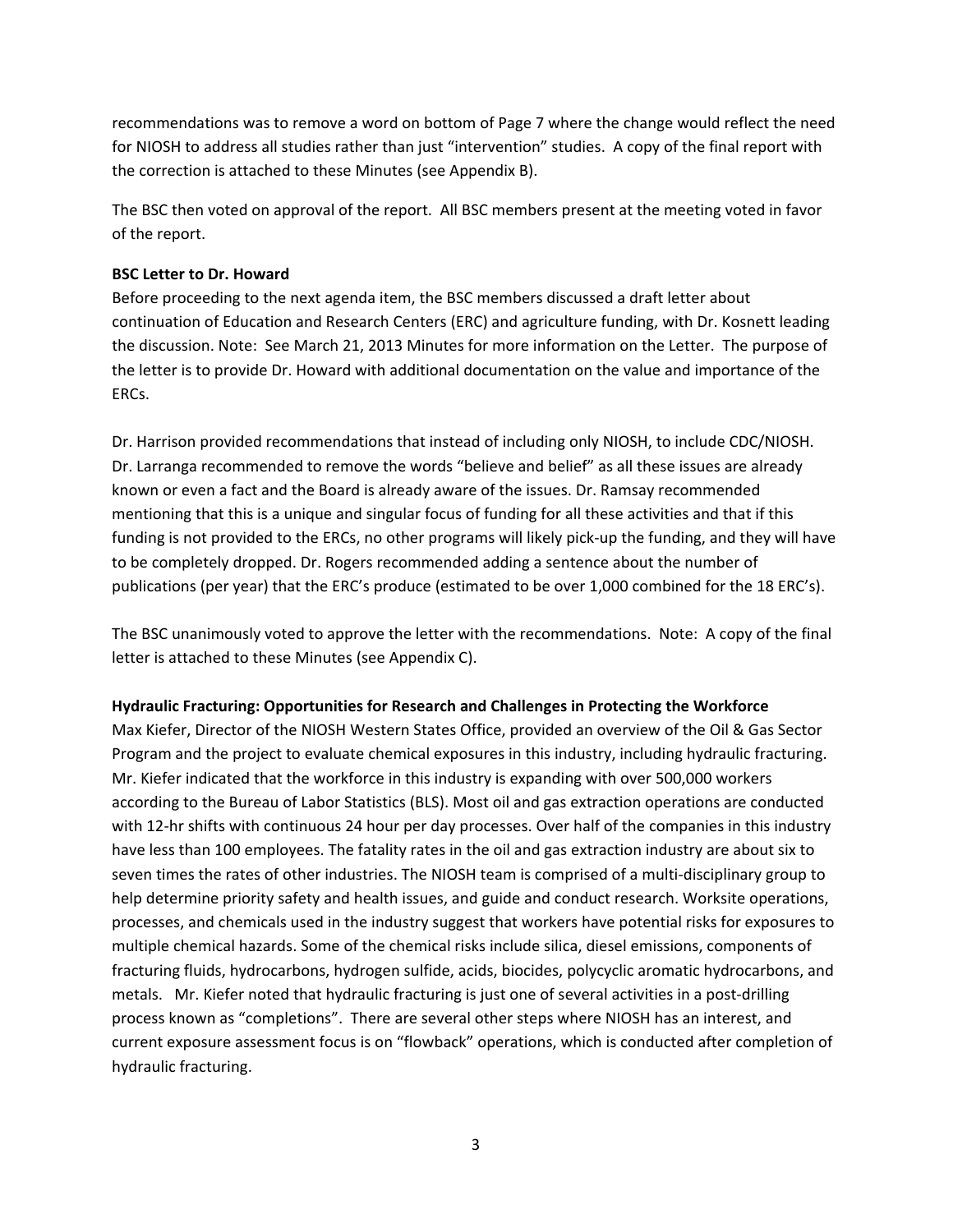Mr. Kiefer discussed the multiple points of dust generation during the hydraulic fracturing process, the primary contributors to worker exposure to respirable crystalline silica, and that controls have been recommended to address each point of dust generation. NIOSH is currently focused on evaluating the effectiveness of silica dust controls, including a NIOSH developed and patent‐pending, control. Additionally, NIOSH is evaluating worker exposure to volatile organic compounds (VOC), dermal and biological monitoring for various petroleum products, and conducting toxicological research. The NIOSH team is also working at expanding partnerships with industry and revising the 1983 NIOSH document "Comprehensive Safety Recommendations for Land‐Based Oil and Gas Well Drilling."

 Mr. Kiefer asked the BSC members suggestions for communicating new findings of hazards in this industry and also for presenting findings where NIOSH already has conclusive scientific evidence of a hazard but has not yet published a peer‐reviewed article.

 Dr. Rogers opened the presentation for Board Discussion. Dr. Platner recommended talking to enforcement officers who have experience inspecting drilling operations and reviewing required Safety and Environmental Management Systems (SEMS), such as the US. Department of the Interior and the Bureau of Safety and Environmental Enforcement (BSEE). Mr. Kojola liked the OSHA‐NIOSH Hazard Alert and emphasized that NIOSH should publish and disseminate research findings in a timely fashion (perhaps even before the information is published in journals). Dr. Kosnett asked if NIOSH had an estimate of the percentage of fracturing operations where employees had proper protection; Mr. Kiefer mentioned that it would be speculative on his part to answer this question as this is such a rapidly expanding industry and it would be difficult to estimate these numbers. Dr. Kosnett asked if OSHA had pending citations on these operations, and Mr. Kiefer said he was aware of a few, but asking OSHA directly would provide more definitive information. Dr. Kosnett also mentioned that he would encourage publicizing new findings in venues such as the Society of Toxicology meeting as means to promote dissemination of the information. Dr. Kosnett also mentioned that NIOSH should try to reach professional audiences and compile publications on this topic.

 Dr. Nowell asked if NIOSH was working with the Mountain and Plains (MAP) Education and Research Center (ERC). Mr. Kiefer responded that he works closely with the ERC on this and other occupational safety and health issues. Dr. Nowell also recommended having the information disseminated to safety directors of International Unions. Dr. Peek‐Asa mentioned that industries that have successfully disseminated research findings are those that get the workforce involved in the process. Dr. Peek‐Asa also recommended publication in peer‐reviewed professional and trade journals to improve dissemination. Dr. Bonauto agreed with publication in trade journals and asked if NIOSH was aware of the responsible party for the contractual conditions of these operations. Dr. Peek‐Asa also reminded NIOSH of the importance to continue injury prevention activities, as the fatality rates are high and the remote nature of these operations complicate care for injured workers. Dr. Mendeloff indicated that he was aware that OSHA has conducted a number of inspections in this industry and recommended checking the database for these inspections.

Dr. Harrison suggested that it would be important to think of ways where NIOSH could establish and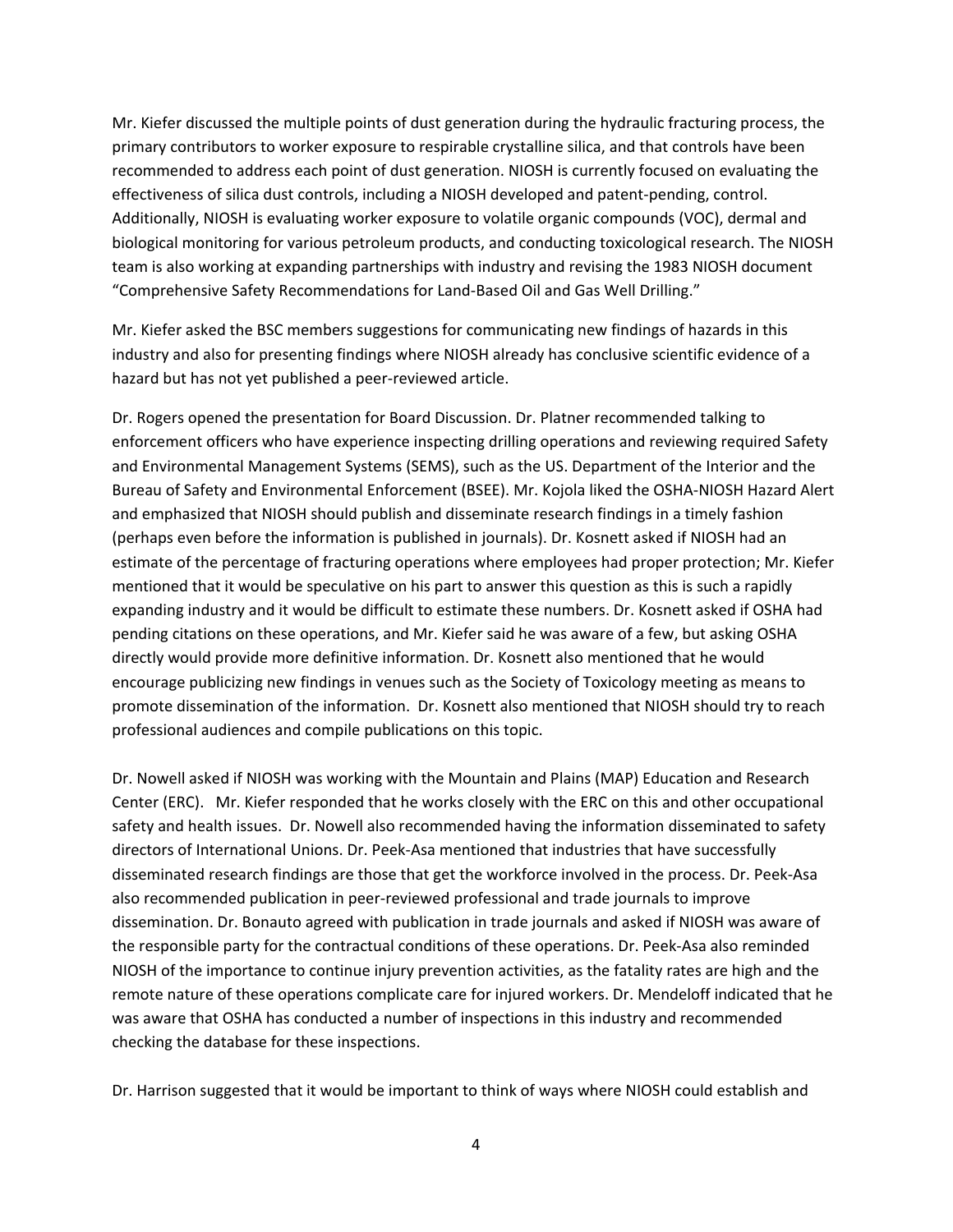expand partnerships. For example, California has a work group to examine environmental risk, as hydraulic fracturing is expected to expand in California in the coming years. Dr. Johnson recommended contacting the Society of Petroleum to present these findings. Dr. Platner reminded everyone that much of this work is construction‐related, and most of the construction work is unionized (at least in Pennsylvania). Dr. Kosnett indicated that sometimes contractors that sub‐contract incur overarching liability. General contractors need to be made aware of this issue as it could provide incentives for proactive measures to ensure a safer workplace.

#### **NIOSH Safe‐Skilled‐Ready Workforce Initiative**

 Dr. Paul Schulte and Rebecca Guerin discussed the new NIOSH Safe‐Skilled Ready Workforce Initiative. The presentation was well‐received and the BSC members showed much interest in the topic and materials presented. A skilled and healthy workforce is clearly desirable and needed. The Safe‐Skilled‐ Ready workforce initiative promotes workplace safety and health as a missing life skill, and it complements existing work readiness skills, frameworks, and training programs.

 This initiative promotes generalizable and transferable workplace safety and health skills (the eight core competencies). These include the ability to:

- 1. Recognize that, while work has benefits, all workers can be injured, become sick, or even be killed on the job. Workers need to know how workplace risks can affect their lives and their families.
- 2. Recognize that work-related injuries and illnesses are predictable and can be prevented.
- 3. Identify hazards at work and predict how workers can be injured or made sick.
- 4. Recognize how to prevent injury and illness. Describe the best ways to address workplace hazards and apply these concepts to specific workplace problems.
- 5. Identify emergencies at work and decide on the best ways to address them.
- 6. Recognize employer and worker rights and responsibilities that play a role in safe and healthy work.
- 7. Find resources that help keep workers safe and healthy on the job.
- 8. Demonstrate how workers can communicate with others—including people in authority roles—to ask questions or report problems or concerns when they feel unsafe or threatened.

 The initiative considers the total workforce and approaches the total, future workforce focusing on educating young and new workers. It also recognizes that employers are responsible for providing a safe and healthy workplace. The initiative promotes the idea that everyone should have basic skills to help them stay safe and healthy at work and to contribute to a safe, healthy and productive workplace.

 The initiative will promote the core competencies through three pathways: 1) Education (e.g. though community colleges and middle and high school curricula and through the foundational workplace  safety and health curriculum from NIOSH, *Youth@Work‐Talking Safety);* 2) Business and labor (e.g. through existing apprenticeship, on‐the job‐training, and other work‐readiness/skills training initiatives); and 3) Health (e.g. through coordinated school health programs and primary care providers and pediatricians).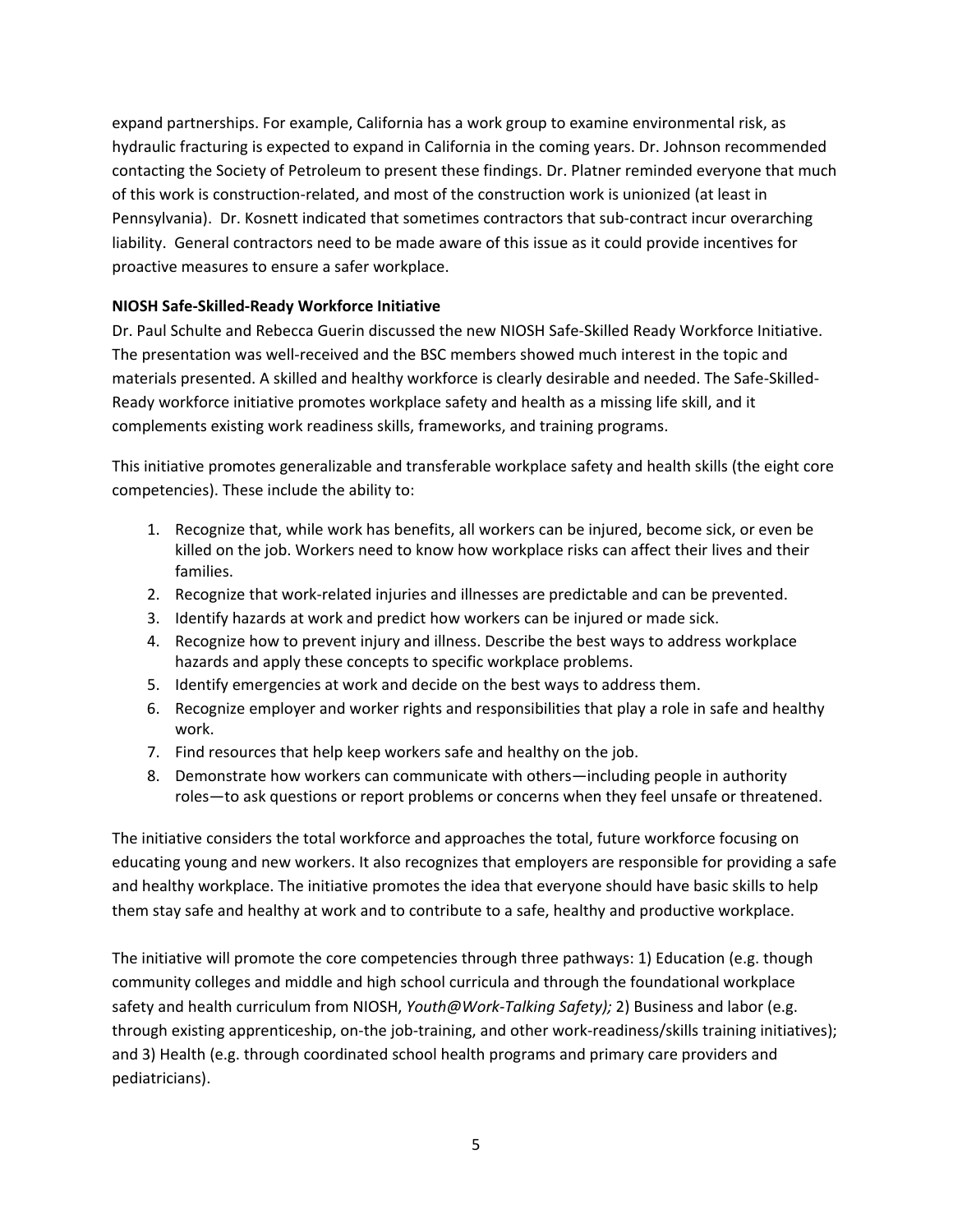Dr. Larranaga mentioned that his university can use this information and include it as part of training curricula. Dr. Larranaga found that parents and grandparents of the students also become engaged in these types of activities. Dr. Platner recommended disseminating these excellent materials to high school Co-op coordinators to improve their awareness of broader occupational safety and health issues. This could supplement Co‐op coordinator training on hazardous child labor restrictions that is mandatory in some states before they can refer students to co‐op work sites. They would also be of value to pre‐apprenticeship programs.

 Ms. Nowell recommended approaching the Child Labor Coalition (CLC) and the National Consumers League (NCL) as good organizations to promote the NIOSH core competencies. Ms. Nowell also mentioned that it can be difficult to reach people that are already part of the workforce. Ms. Nowell was curious about how NIOSH was planning to communicate with these groups. Ms. Nowell also urged NIOSH to think about community organizations. Ms. Nowell is a proponent of including these workplace safety and health competencies in English as a Second Language (ESL) curricula. Dr. Kosnett echoed what Ms. Nowell's sentiments recommended including these materials to groups that focus on immigrants entering the workforce.

 Dr. Ramsay encouraged the team to look back at NIOSH's "Steps to a Healthier U.S. Workforce" initiative. Dr. Hill offered to share with NIOSH and the BSC members case studies from his company. Mr. Kojola mentioned that this initiative has the potential to change the workplace. Mr. Kojola also mentioned that it is necessary to have skilled workers, but it is not sufficient only to change the conditions of the workplace. It is critical to obtain buy‐in from employers to make this Initiative successful. Dr. Rogers said that this is a great effort and it is long overdue. Dr. Rogers also recommended working with literacy councils as a means to disseminate/implement the NIOSH workplace safety and health competencies.

Afternoon session called to order at 1:10 and a roll call was conducted for BSC members on the phone.

#### **Strategy, Plans, and Timeline to Evaluate Second Decade of NORA**

 Dr. Sarah Felknor, NIOSH Associate Director, gave a presentation entitled "Planning for the NORA 2016 Evaluation". The purpose of this evaluation is to assess the investment, approach, and impact of NORA<sub>2006-2016</sub>. Additional purposes were to obtain input from different stakeholder groups as to the strengths and weaknesses of NORA<sub>2006</sub>-<sub>2016</sub>, and to recognize that NORA<sub>1996</sub>-<sub>2006</sub> and NORA<sub>2006</sub>-2016 had different origins and were responsive to different challenges.

 The scope of this evaluation was to obtain the big picture perspective, including both intramural and extramural, of all NORA – funded activities. This evaluation was also designed to answer three fundamental questions:

- 1. What did NIOSH do during NORA<sub>2006-2016</sub>?
- 2. How well did we do it?
- 3. What was the impact?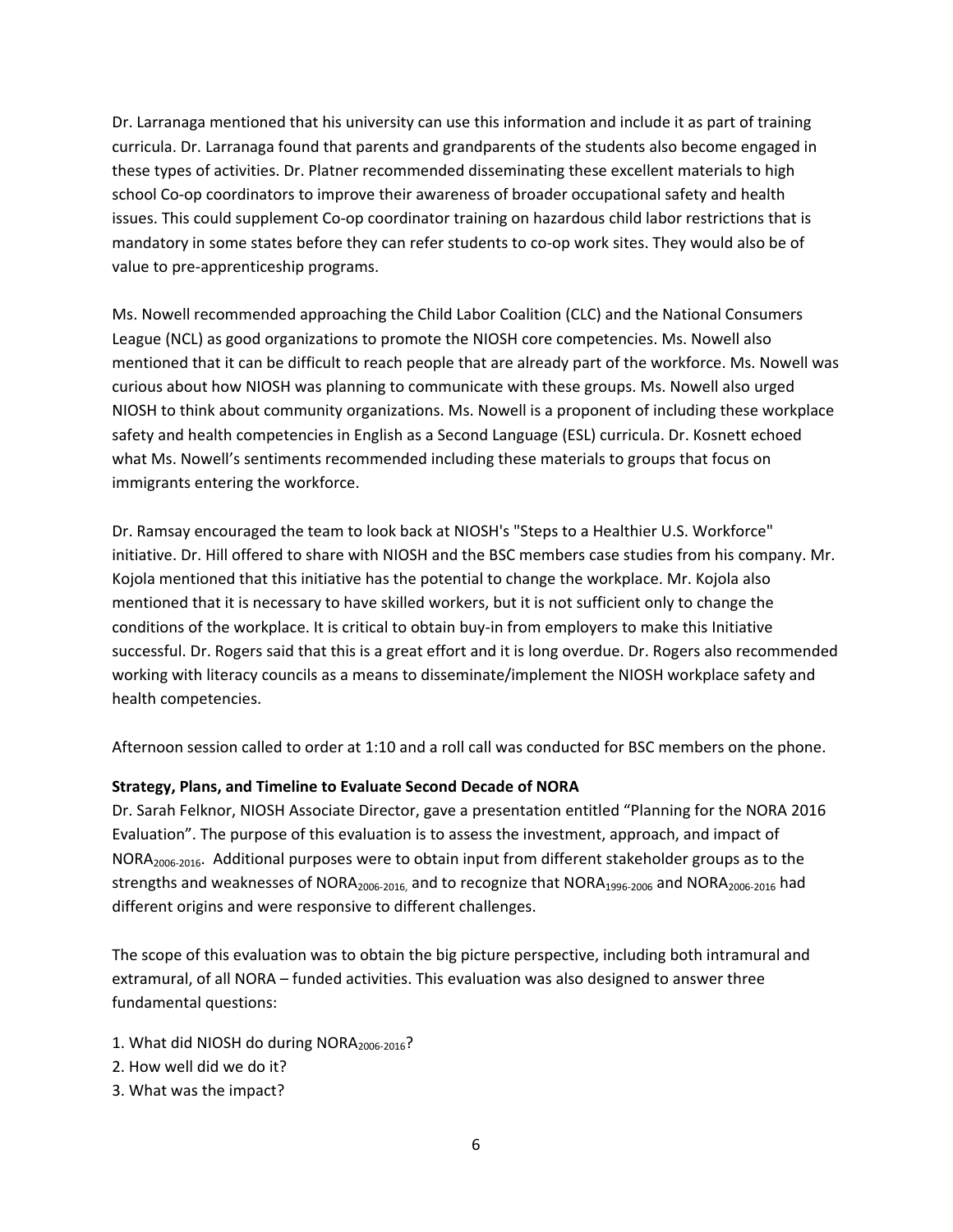A concurrent evaluation of the management and coordination of the second decade of NORA will be implemented to assess the effectiveness of the organizational structure that managed the decade of activities.

 The intended audiences for this evaluation are funding agencies, stakeholder groups, the NIOSH intramural and extramural research community, policy making groups, other occupational safety and health organizations, and thought leaders. The products of this decade evaluation will include comprehensive final printed reports, electronic information for easy download and quick messaging, bibliometrics of the second decade of NORA, impact stories, and other evidence of impact; Internal infrastructure for lasting performance evaluation across NIOSH. Dr. Felknor indicated that the final report(s) should be expected at the end of April, 2015.

 Dr. Mendeloff asked how the work group is defining NORA, and which activities are not being undertaken by this evaluation. Dr. Felknor indicated that for the purposes of this evaluation, NORA is defined as any activity (intramural and extramural) that was funded with NORA funds. Dr. Harrison also recommended that NIOSH should include different success stories in short informative pieces, something similar to a "30‐second elevator conversation story".

 Dr. Peek‐Asa agreed that success stories will help. Dr. Peek‐Asa asked about the 3 domains (Sector Councils, Partnerships, and Research), as it appeared to be an apple to oranges comparison. Dr. Peek‐ Asa asked about the impact of a partnership, for example, and how does that differ from any other research activity. Dr. Felknor indicated that the domains for each of the three strata (Councils, Partnerships and Research) will be well defined and that for each domain, they have drafted specific evaluation questions to better describe what is being evaluated.

 The second decade review will include an assessment of how NORA was managed within the Institute. The evaluation will include recommendations for the next decade based on lessons learned, but will not include a plan for NORA 2017 ‐ 2027. Dr. Rogers asked if there is already an idea on how the two decades of NORA will be compared and how the third decade will be shaped. Dr. Felknor responded that the two decades were designed to address different issues and had different goals at different times in history which would preclude a one‐to‐one comparison. Any comparison will also be limited by the type of evaluation data that resulted from the NORA 2006 – 2016 review.

 Dr. Harrison asked whether the evaluation will have a comparison of funding vs. level of success rate and the funding scores. Dr. Harrison mentioned that it would be good to obtain this qualitative piece of information. Dr. Felknor reported that NIOSH increased the success rate of extramural grants in FY12 to 18% from 14% in FY11. Including assessment of the external research funding levels over the 2006 – 2016 decade would provide useful context to any financial assessment of NORA 2006 – 2016. Parallel data of intramural and extramural funding and success rates will be evaluated by sector and cross sector program areas.

Dr. Rogers mentioned that when looking at the Sectors, NIOSH needs to be careful in making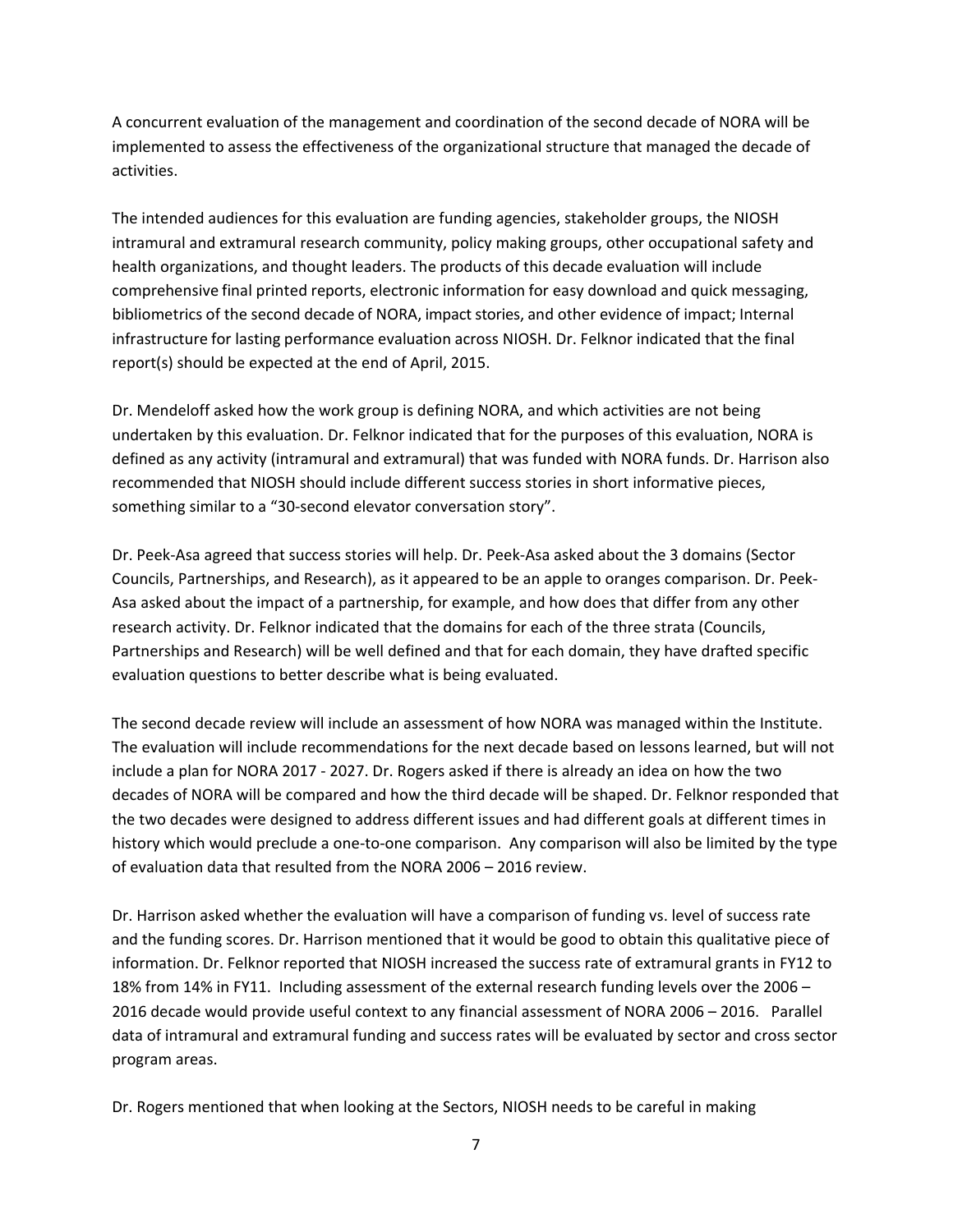comparisons. One Sector may not have received a level of funding due to a lack of high quality applications, so a Sector to Sector comparison might not be appropriate. Dr. Platner suggested that the goal of this evaluation should be to help garner interest and support for NIOSH research and the NORA, and it is not quite clear how the evaluation plan will address that goal. Dr. Felknor mentioned that the NORA 2006 – 2016 evaluation work group will consider this as the evaluation plans are finalized in the next several weeks.

#### **NIOSH Center for Workers' Compensation Studies (CWCS)**

 Dr. Wurzelbacher from NIOSH gave an overview of the CWCS as a new NIOSH center developed to maximize the use of workers' compensation (WC) data for prevention purposes. The presentation was well received by the BSC, and several board members provided input when asked for ideas for research priorities and ways to increase the impact of the center. These responses are summarized below.

 Dr. Platner suggested that the center could examine systematically those work‐related injuries and illnesses that are typically not covered by WC (such as longer term illnesses). Dr. Howard responded that this is not a primary goal of the CWCS, but that NIOSH researchers in the Economics program and other external researchers have been focusing on this issue. As a recent example, a NIOSH researcher is being detailed to the Social Security Administration (SSA) to study how work‐related injury and illness costs may be shared by other entities.

 Dr. Mendeloff suggested that a first step for the center should be a quality control study of available WC data to understand what data elements are useful for prevention purposes and which are most reported by partners. Dr. Wurzelbacher agreed that an initial goal is to understand the limits of the data, and that the scope and quality of data will vary by each partner. A primer for WC analyses is being developed by NIOSH to help researchers understand overall WC data complexities and limitations.

 Dr. Harrison mentioned that California has a recent example of how WC data can be useful for surveillance purposes. Valley Fever WC cases were noticed among construction workers by a NIOSH EIS officer and reported to the State Department of Health.

 Dr. Nowell asked how NIOSH gains access to WC data. Dr. Wurzelbacher responded that there is no pattern other than persistence and approaching partners to develop true collaborations rather than just asking for data. Dr. Nowell asked if NIOSH would share the data with a Union. Dr. Wurzelbacher responded that the output analyses of the data would be shared.

 Mr. Kojola stressed the importance of CWCS Strategic Goal 2, especially the activity of "evaluating leading indicators associated with lower workers' compensation claim frequency and severity to identify evidence‐based safety and health programs, practices, and policies." Mr. Kojola commented that this is one way to identify validated and relevant indicators, and this will help to understand what's driving injuries and illnesses in a different fashion than BLS data.

 Dr. Kosnett was supportive that industrial hygiene (IH) exposure and WC claims data would be examined by the CWCS and other researchers. Dr. Kosnett commented that he would like to see the extent of IH consultations by WC carriers and how this could affect WC claims. Dr. Kosnett also suggested that it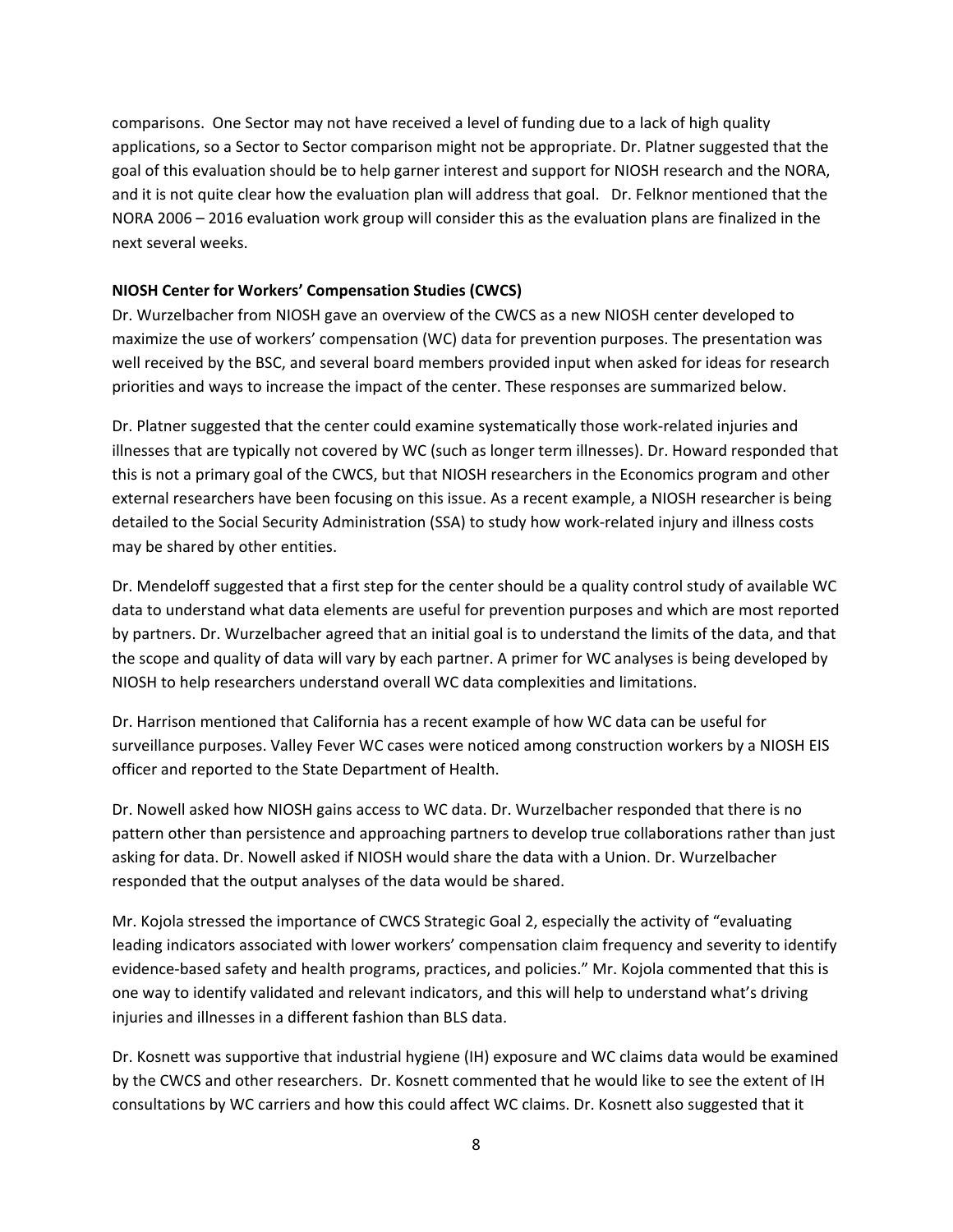would be useful to determine if consultations with toxicologists and board certified occupational medicine providers would affect WC claim frequency and severity.

 Dr. Bonauto stressed that it is important to understand how underwriters view WC data differently from loss prevention and safety professionals. Dr. Howard remarked that WC data can be useful for developing predictive analytics to anticipate future injury‐illness frequency and severity by cause and industry. Such analytics can be useful for both underwriting and loss prevention purposes.

#### **Concluding Remarks**

 Dr. Rogers identified three potential items for the next BSC meeting, including a review of the NIOSH motor vehicle safety program, intramural and extramural integration, and surveillance/electronic health records. Dr. Rogers asked BSC members to send items for future meetings via email. Dr. Nowell recommended possibly placing the topic of ergonomics back on the agenda.

\_\_\_\_\_\_\_\_\_\_\_\_\_\_\_\_\_\_\_\_\_\_\_\_\_\_\_\_\_\_\_\_\_\_\_\_\_\_\_\_\_\_\_\_\_\_\_\_\_\_\_\_\_\_\_\_\_\_\_\_\_\_\_\_\_\_\_\_\_\_\_\_\_\_\_\_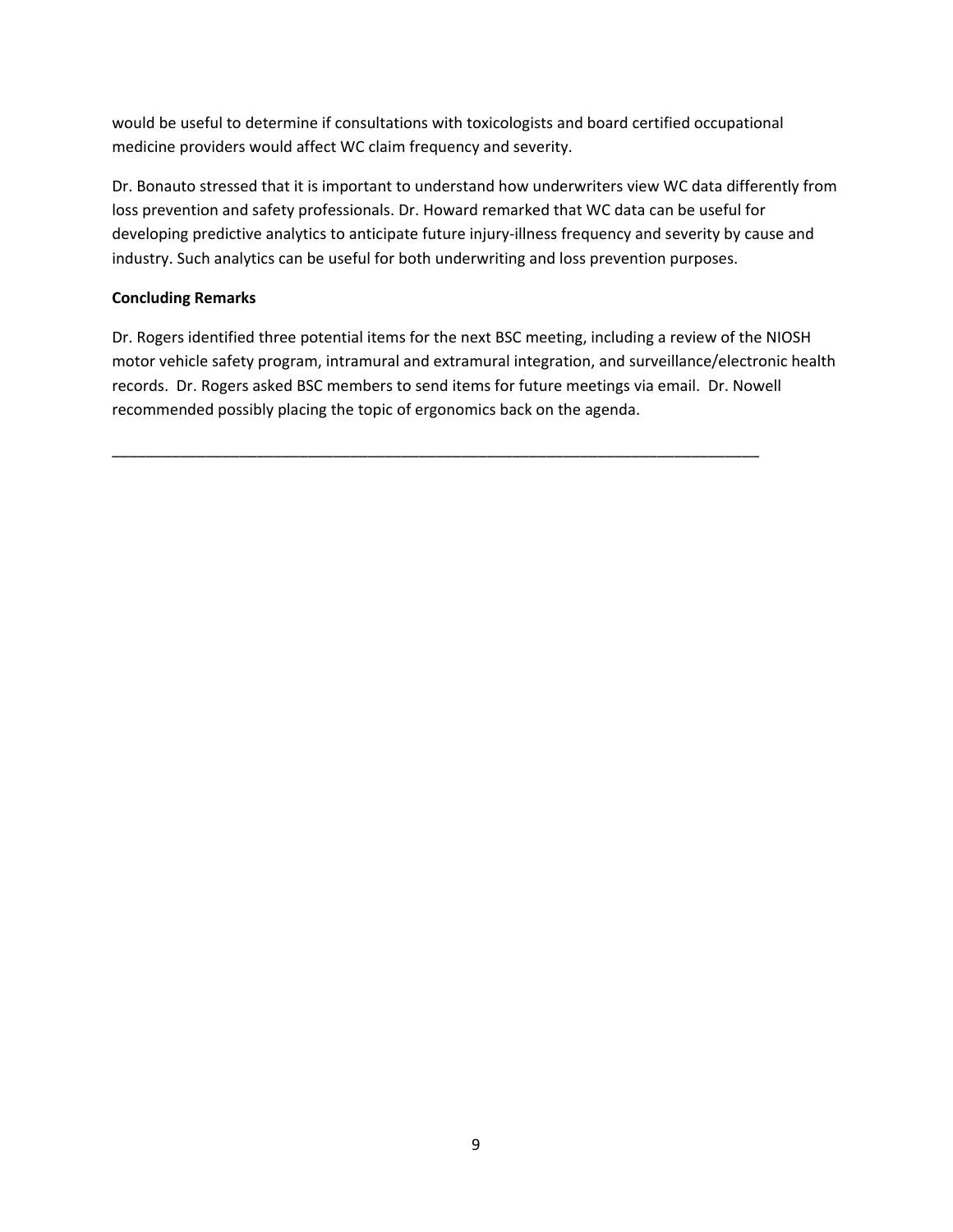**Appendix A – Work Group Meeting Minutes: Structuring Labor‐Management Participation in Research Partnerships, April 1, 2013, May 9, 2013, May 23, 2013, June 13, 2013, August 12, 2013, and September 30, 2013**

#### **MINUTES**

 **April 1, 2013, 10:00 am – 11:30 am**

# **Work Group: Board of Scientific Counselors National Institute for Occupational Safety and Health**

# **Structuring Labor‐Management Participation in Research Partnerships**

#### 1. Charge to BSC & Work Group Procedures

 The meeting was convened at 10:00 am, with the following NIOSH Board of Scientific Counselors present: Bonnie Rogers (BSC Chair), Bill Kojola, Corinne Peek‐Asa, Jacqueline Nowell, Michael Larranaga, Robert Harrison. NIOSH staff present included John Decker, Roger Rosa, Gayle DeBord, Greg Lotz, Brian Lowe, Mark Toraason, Naomi Swanson. John Decker served as Designated Federal Official for the meeting. This work group was formed as a result of deliberation and a vote of the BSC on March 21, 2013.

 John Decker provided an overview of the requirements and procedures for work groups under the Federal Advisory Committee Act. Bonnie Rogers reviewed the charge to the BSC work group, which had been discussed at the March 21, 2013 BSC meeting. Since the BSC meeting, the charge to the work group was clarified by Dr. Howard with the addition of a sentence "In addition, the NIOSH Director would welcome any recommendations that would further enhance the scientific quality of the planned intervention study while ensuring that worker participation in the study is entirely voluntary and that the results of the study pertaining to individual workers remain confidential." The work group discussed the charge.

 The work group decided that Bill Kojola and Robert Harrison would serve as co‐chairs for the work group. The work group decided that Bill Kojola and Robert Harrison would serve as co‐ chairs for the work group. Bonnie Rogers will be a member of the work group, and as BSC chair, will work with the co‐chairs in an advisory capacity.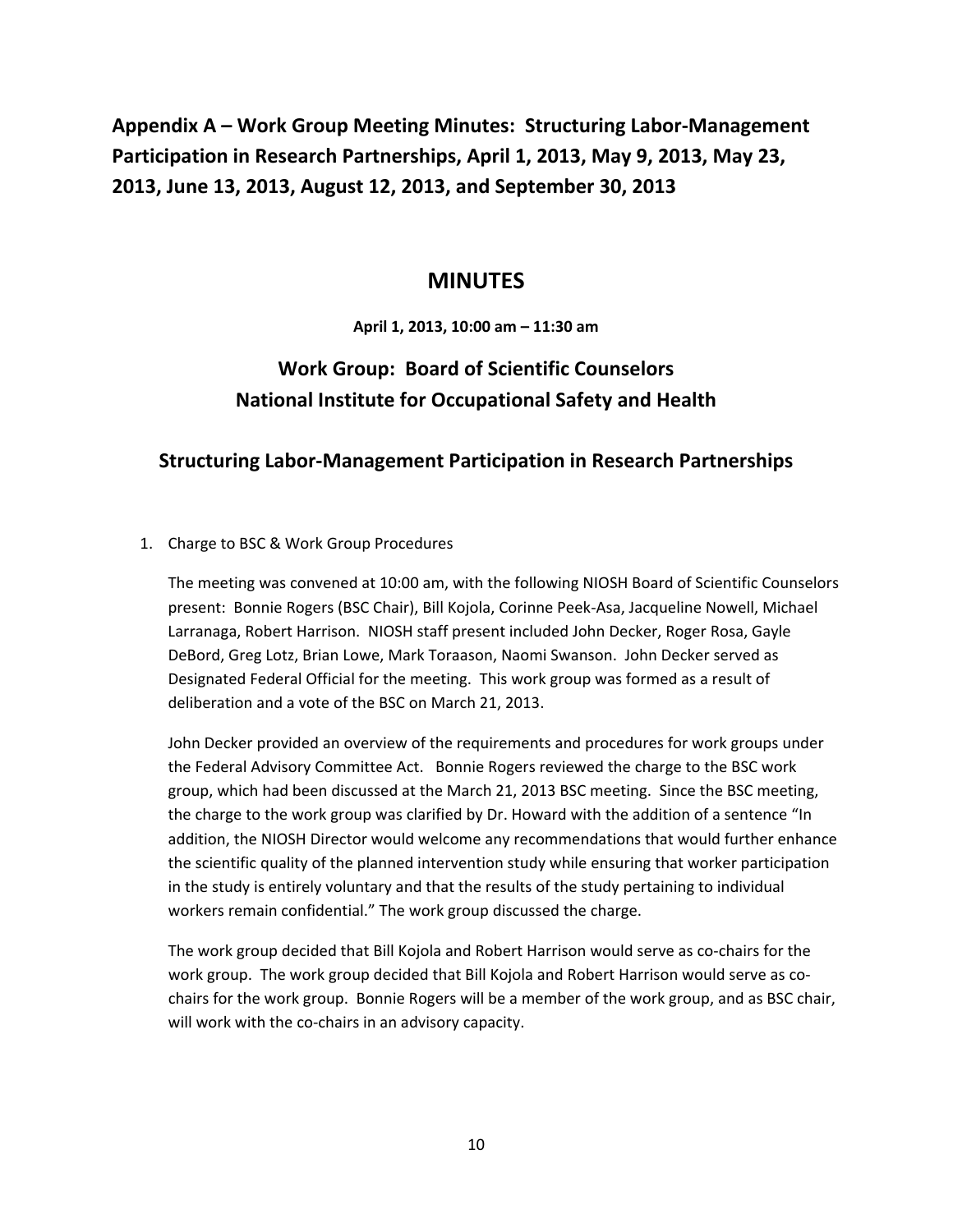#### 2. NIOSH Tripartite Policy

 John Decker and Gayle DeBord provided an overview of the NIOSH policy, titled "Informing and Engaging Affected Parties in Field Studies: Tripartite Review," dated October 2010. A short discussion of the work group followed, and Gayle DeBord answered questions. A copy of the policy was provided to the work group prior to the meeting.

3. Case Study: Overview of Musculoskeletal Research Study

 Brian Lowe gave a PowerPoint presentation on the musculoskeletal research study. The presentation was followed by discussion and questions from the work group. A copy of the PowerPoint slides and the NORA protocol was provided to the work group.

4. Schedule/Topics for Future Meetings

 The work group discussed potential future discussion topics that would facilitate work group understanding and discussion of the topic. These following potential topics were considered:

- Convening a work group discussion with experts in participatory community research, including the experiences of researchers who have conducted such research. Discussion could include considerations of how the research is initiated, for instance, whether it is community‐initiated, researcher‐initiated, etc.
- Follow-up and responsibilities after the research is completed and the researchers are no longer on‐site.
- Role and function of Data Safety Monitoring Boards (DSMBs)
- Other organizations' procedures, including CPWR and those of unions such as the UAW.
- Research ethics
- 5. Wrap‐up, Schedule for Future Meetings

 The work group decided that Bonnie Rogers and the co‐chairs would begin prioritizing agenda topics for future meetings, determine a time‐line for the work group activity, and determine the work group schedule. The co-chairs are planning to get back with the rest of the work group within the next week or so. John Decker will send the work group NIOSH's response to the UAW comments.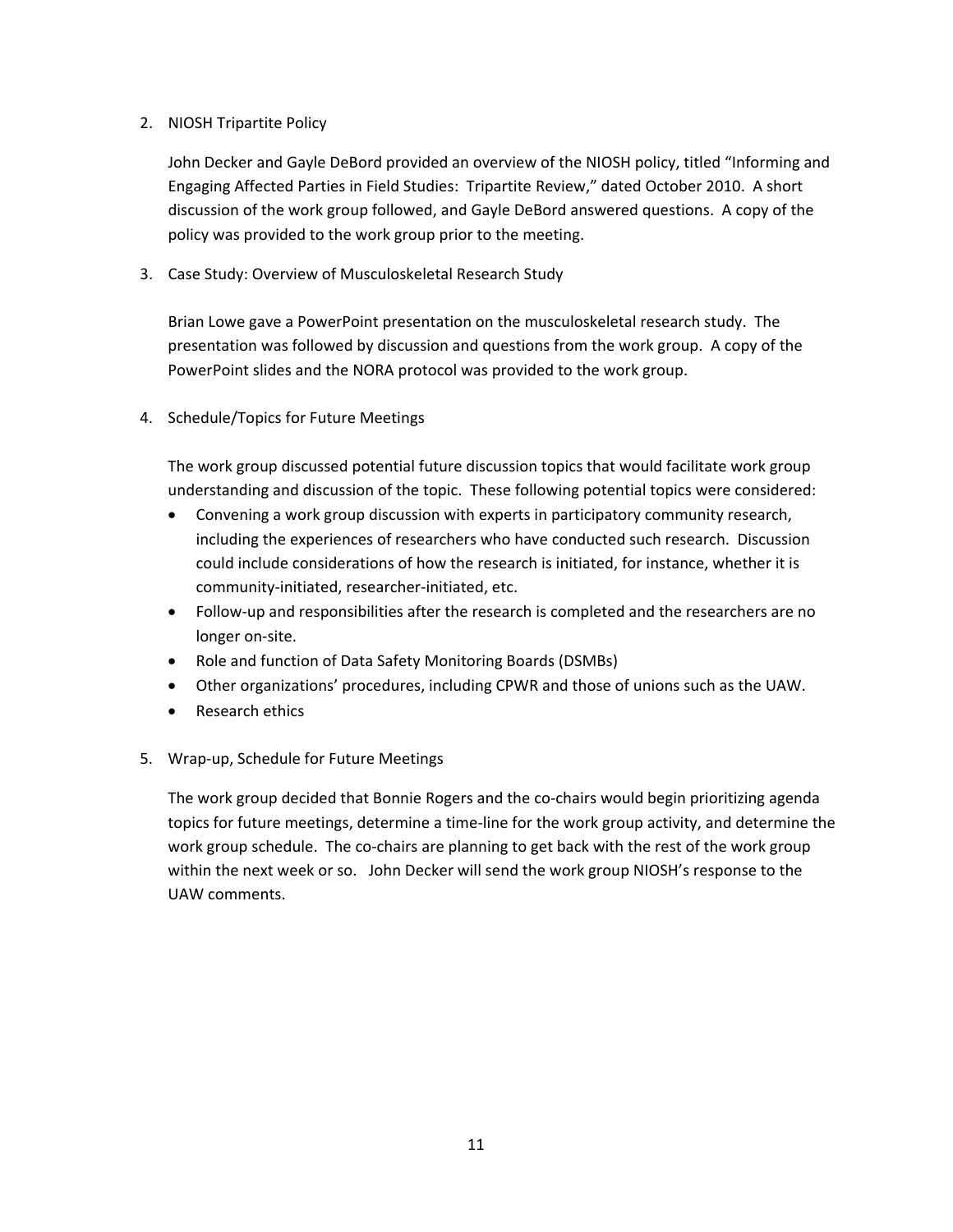# **MINUTES**

# **Work Group: Board of Scientific Counselors National Institute for Occupational Safety and Health**

# **Structuring Labor‐Management Participation in Research Partnerships**

 **May 9, 2013, 11:00 am – 12:15 pm ET**

#### **Participants:**

 BSC Members: Bill Kojola (Work Group Co‐Chair), Bonnie Rogers (BSC Chair), Corinne Peek‐Asa, and Michael Larranaga

NIOSH: John Decker, Roger Rosa, Greg Lotz, Doug Trout

Designated Federal Official: John Decker

6. Toyota Musculoskeletal Project Update

 Greg Lotz indicated that NIOSH would begin recruiting for participants within the next 1‐2 weeks, and the project would follow the design as previously discussed with the work group, involving four study arms on 2 assembly lines and 2 shifts. Workers/potential study participants will be given an informational flyer, and briefings on the study will be held for workers. Workers also will be given consent forms to take home and consider overnight before making a decision to participate. The study will be conducted over a 10‐month period, and NIOSH staff will be conducting the data collection and analysis. Each arm will have 25 participants; the number of employees/line was not available. Exceeding the pre‐designated participation stated in the protocol would be an Institutional Review Board (IRB) issue and would require an amendment to the protocol.

 As a general matter, Doug Trout indicated that NIOSH provides workers an opportunity to discuss and ask questions about a research project away from a group setting; a small percentage of workers would typically utilize this avenue of communication. Discussion usually occurs on the company premises and on company time, but it probably has occurred off premises and off‐ hours in isolated instances. It was noted that workers can also initiate a phone call to NIOSH staff for private questions.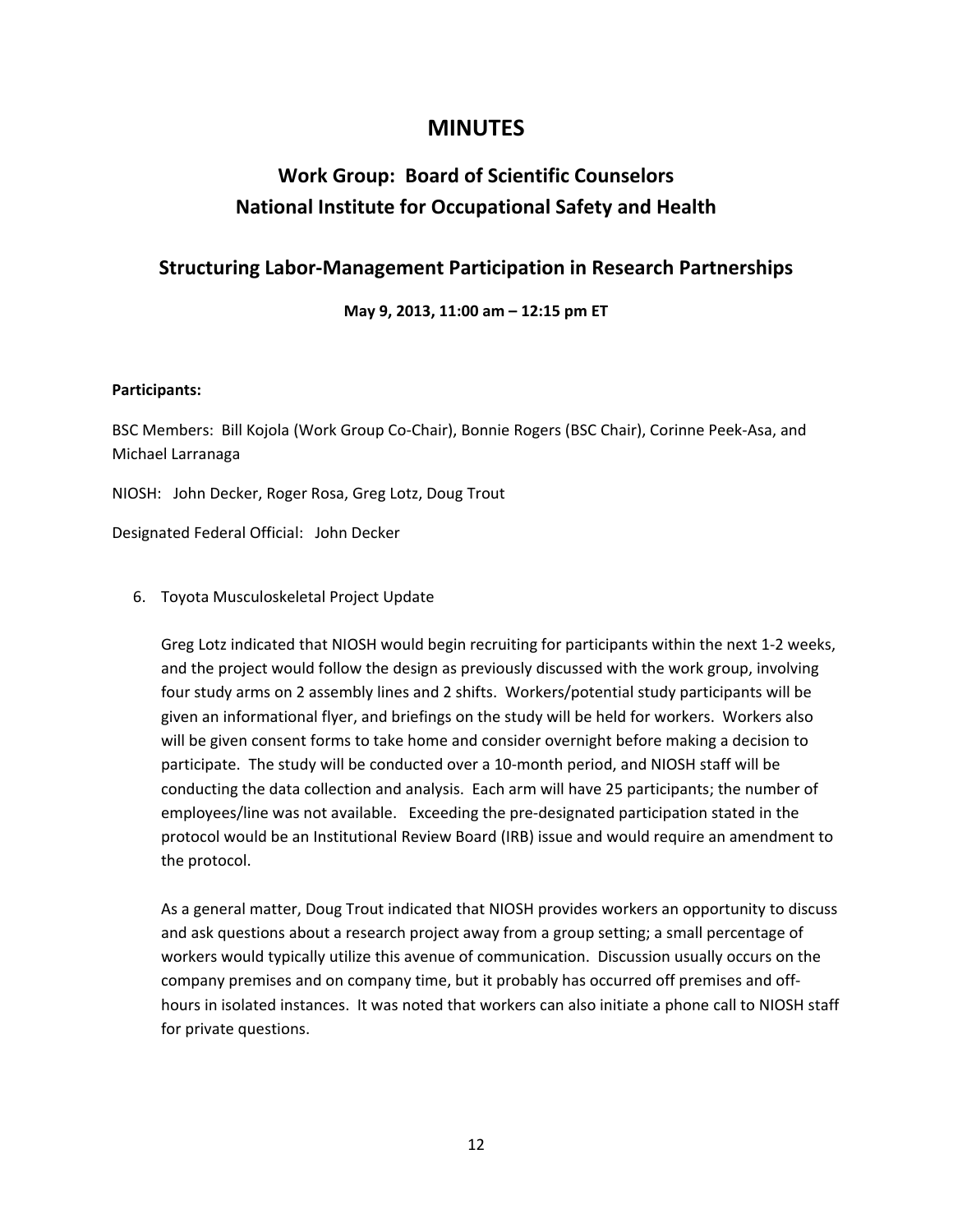#### 7. Review of Consent Forms

 Doug Trout, the co‐chair of the NIOSH IRB, provided perspective on proposed revisions/updates to NIOSH consent forms, explaining that consent is really more than the form itself, but is a process for communication between the study team and research subjects. The draft revised consent form has been simplified compared to the current template; the consensus is that consent forms have become overly complex in recent years. The draft NIOSH consent form will require additional internal reviews and Director's approval before it will be finalized, which could occur later this year. BSC work group members had some suggestions about enhancing some of the questions on the new consent form template. There also was discussion about whether the IRB considers harms other than physical harms (for instance, psychological harm or economic harm). Doug Trout indicated that the NIOSH IRB routinely considers other types of harms, for instance, whether medical information could impact health insurance, and whether workers would be worrying about test results. It was also explained that NIOSH has one IRB that reviews all types of studies conducted by NIOSH. The NIOSH IRB includes representation from various disciplines, but the IRB also has an ability to call on outside expertise when needed. There was a comment that IRBs (outside of NIOSH) that don't review many occupational safety and health protocol reviews sometimes have trouble assessing risks. A suggestion was that NIOSH might consider disseminating guidance in this area, although it was unclear what this might entail. It was pointed out that the NIOSH OD conducted a benchmarking exercise of the NIOSH IRB within the past couple years; a copy of this report would be identified and sent to the work group.

#### 8. Potential "back end" recommendations for NIOSH musculoskeletal study

 Proposed back‐end recommendation could involve a NIOSH "hotline" and a post‐study survey among workers who participated in the study. Kojola indicated that Bonnie Rogers, who had to leave the call early, had some ideas about possible questions that could be included as part of a post‐study survey. Some questions could include aspects of the project plan items (see questions at end of this report). Greg Lotz indicted that the project officers had discussed the possibility of conducting a post‐study survey among participants, and he felt that an addition would be feasible and meaningful. It was noted that the NIOSH health hazard evaluation program has a follow‐back survey, and some of the questions might be relevant for a follow‐up survey for research projects. A copy of the HHE program survey will be obtained and sent to the work group. Regarding an 800 number, it was noted that NIOSH no longer has a 800‐number, and it has been replaced by a CDC‐info number that has been plagued with contractor‐related performance problems in the past year or so.

9. Initial Discussion on Mechanisms to End Studies Early.

 Doug Trout commented that NIOSH does not conduct studies involving treatment, so NIOSH studies do not typically involve benefits/risks in the same way of other studies involving treatment‐related research. NIOSH has a formal program for adverse events—when anything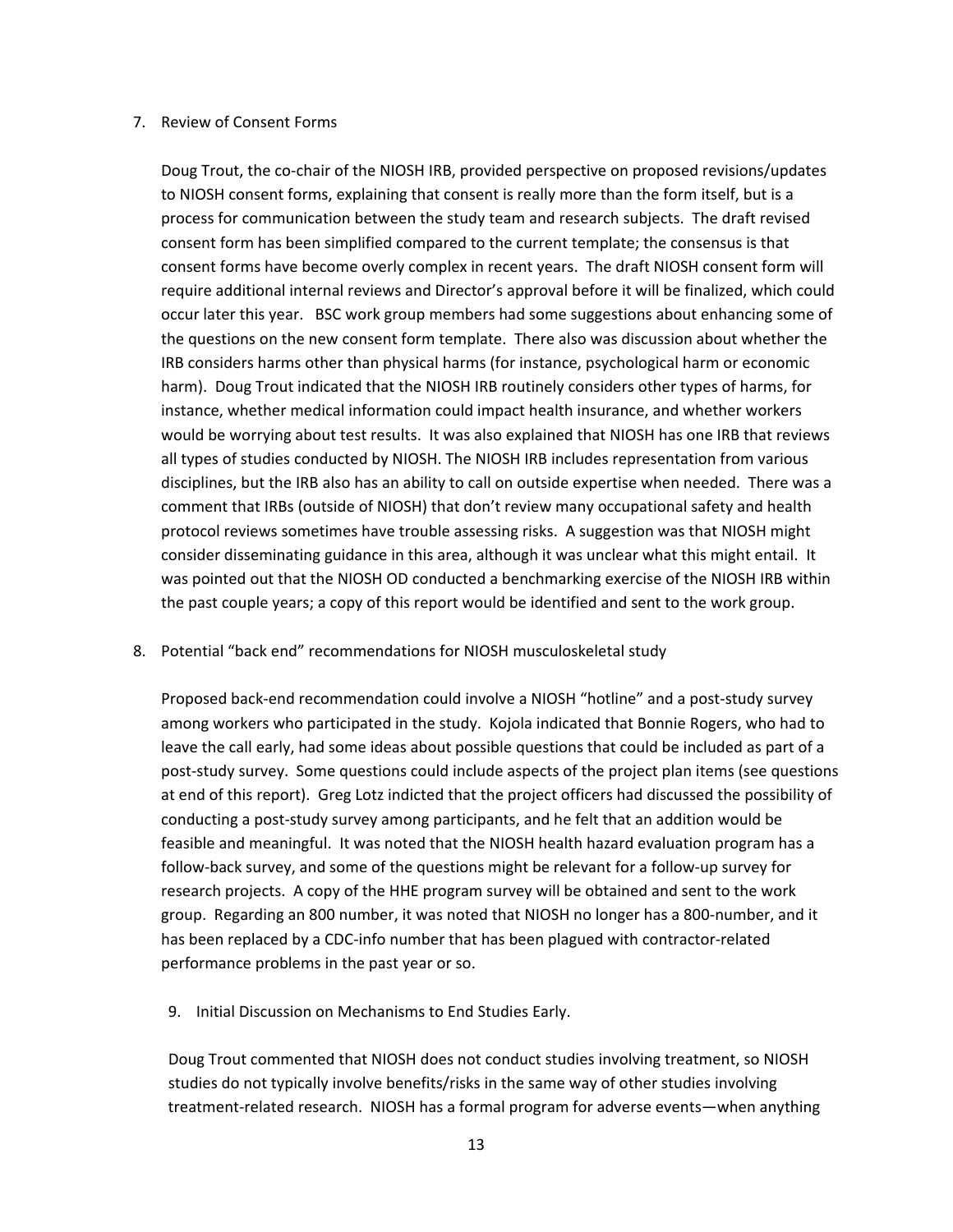outside the protocol occurs, the project officers need to almost immediately contact the IRB office. The NIOSH IRB has a formal process for categorizing and analyzing adverse events or unanticipated risks to subjects. For any given activity within NIOSH the study team is responsible for identifying and reporting (to the IRB) adverse events; reporting of events does not typically occur from the study subjects. There is not a formal process for systematically identifying adverse events while the study in in progress. This could be a topic for the IRB to discuss.

#### 10. Wrap‐up, Future Meeting

The next work group meetings will be on May 23 and June 6 at 11:00 am ET.

#### 11. Action Items

 John Decker will send the NIOSH IRB Benchmarking Report and the Health Hazard Evaluation post survey questionnaire to the work group.

 Bonnie Rogers will provide potential questions that might be considered for a post‐research survey of workers.

Additional future discussions:

- 1. Contents of a post‐research study questionnaire among workers
- 2. Discussion of IRB processes to identify adverse events
- 3. IRB composition/social and economic harm

The co-chairs will more fully develop an agenda for future work group meetings.

 **Proposed Plan from Co‐Chairs:** Use the Toyota study as an opportunity to build in process evaluation with focus on workers. We won't critique or focus on study design per se, but use this as an opportunity to improve our understanding of how we can best engage workers in NIOSH studies. The information learned from this study can help NIOSH improve their guidelines for joint labor/management participation protocols and procedures for researchers. Possible issues to focus on:

- What are the practical, effective and feasible methods to ensure worker involvement and get the study information out to those who can use it?
- What worked most effectively in the study to enhance and ensure worker participation?
- What was understood by the workers about study design?
- Was there any coercion involved?
- What are the mechanisms for protecting workers against potential adverse social/economic consequences?
- What benefits did workers see in being involved?
- Why did they participate in the study?
- Did they understand the results (and what did they understand)?
- What action would workers take based on the study?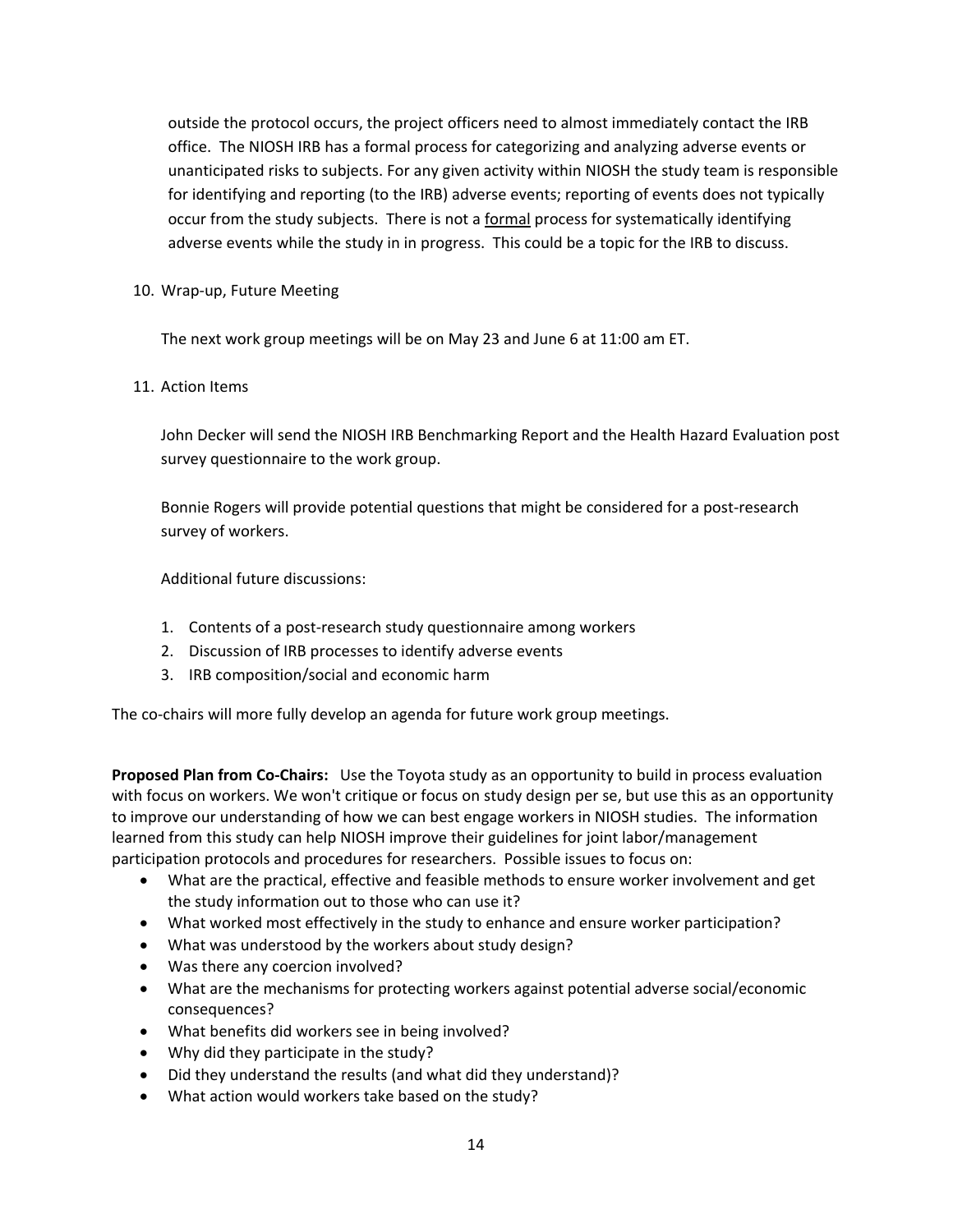- Did anything actually change on the shop floor as a result of the study?
- What methods were implemented to monitor the findings and possibly end the study before the end?

## **MINUTES**

# **Work Group: Board of Scientific Counselors National Institute for Occupational Safety and Health**

# **Structuring Labor‐Management Participation in Research Partnerships**

#### **May 23, 2013, 11:00 am – 12:15 pm ET**

- 1. Introductions: BSC members in attendance included Bill Kojola, Corinne Peek-Asa, and Jackie Nowell. NIOSH staff present included John Decker (Designated Federal Official), Roger Rosa, Greg Lotz, and Mark Toraason.
- 2. Toyota Study Update

 Greg Lotz provided an update on the Toyota study. Brian Lowe, the Project Officer, made the initial recruitment and consent of subjects last week. Brian briefed the team leaders for the four assembly line groups. The Toyota team leaders invited the workers to a briefing that Brian held as a group during their break time. Workers were asked to come back the next day if they wanted to participate. There was variation in attendance; of those attended, participation ranged from ½ to ¾ of group (as low as 10 for the control to 19 for the tool support group). Greg Lotz explained that even if NIOSH falls short of the 25 targeted, they will still proceed, but statistical power will be diminished. Each arm of the study will continue with their normal routine for 3 months to assess symptoms before the intervention begins. Question: Why did workers refuse? Project officer did not have a good sense of the reasons, particularly for workers who did not come to the meeting. Workers did not have a lot questions—they either signed up or not. Management representatives (safety team leader) were present during the work briefings. Does NIOSH have any way to find out barriers to participation? Greg Lotz indicated NIOSH don't have a structured way, but DART is discussing ways to get at this question. Comment: It would be useful for the BSC work group to make recommendations on ways to overcome barriers. Question: Is it typical that these meetings are done on break time? Greg Lotz indicated this is the way Toyota requested it be handled, possibly to avoid impacting the assembly line. The remainder of the study will all be done on paid time. What percent of total worker population could have showed up? There are about 30 potential individuals; NIOSH got 15‐26 of those who showed up for the briefing. So, with a target of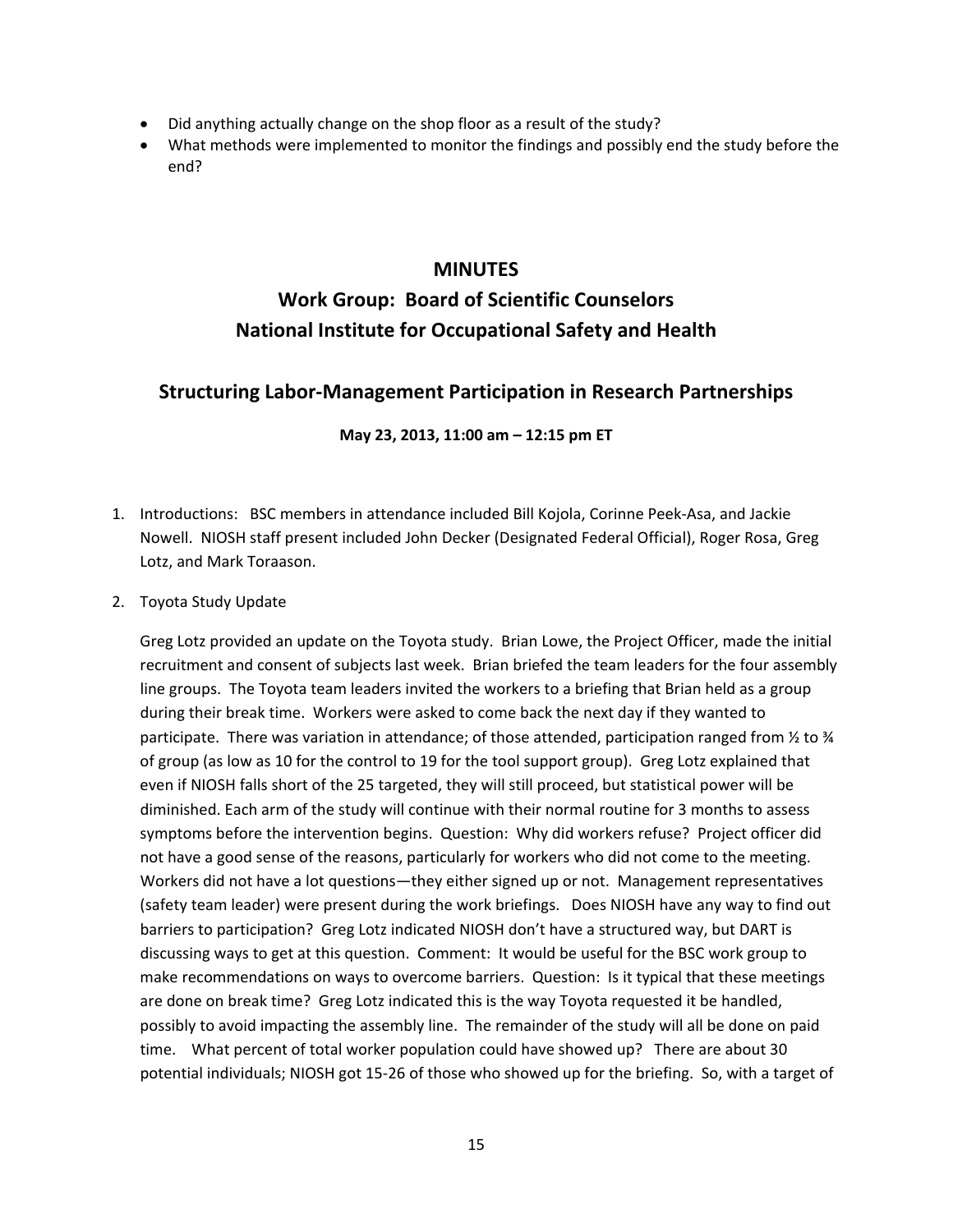25, NIOSH needs most workers to participate. Those workers who are not participants in the study will not be using the intervention, i.e. will not use the intervention tool.

- 3. Follow‐up, Toyota Survey
	- a. HHE Followback Surveys

 The work group discussed the follow‐up surveys from the HHE program, to help develop ideas about a similar type of back‐end survey for research projects, including potentially the Toyota study. The HHE follow‐back surveys involve a simple series of questions that apply to that particular HHE. Some questions are in the realm of what the BSC work group discussed previously: Did people think their participation was voluntary? Did they feel the study was valuable? Were there any changes in the workplace? Did employees feel the information they provided was held in confidence? Did NIOSH keep you well informed? During the site visit, were you able to fully express the issues as you saw them?

 When work group formulates its recommendations, their recommendations will be focused on broader issue on post‐study follow‐up with workers. For the Toyota project, Greg Lotz indicated that the project officer is amenable to pursuing such ideas.

4. IRB Benchmarking

 The work group discussed the internal NIOSH benchmarking Executive Summary. John Decker discussed why the full report was not provided. The applicability of FWA (Federal‐Wide Assurance) was discussed. Toyota is not considered to be a research partner, so FWA was not done for the Toyota project.

 The benchmarking report was originally pulled into the BSC work group sphere because it relates to worker participation. Mark Toraason indicated that the IRB does not just examine physical hazards, but also whether there any potential economic/social interactions. IRB does go beyond physical harm. It considers confidentiality, including whether participation is voluntary. Most high risk studies are concerned with physical harm. Occasionally, studies inquire about illegal drug use. The proportion of workforce that is unionized is dropping, as NIOSH finds itself trying to conduct research, the study sites will be increasingly be non‐unioned.

5. Existing Mechanisms To Protect Worker's Against Potential Adverse Social/Economic Consequences

 What are the existing mechanisms to protect workers? What are the mechanisms? The context for the BSC work group related to potential adverse actions taken by the employer (not adverse actions like loss of confidentiality). NIOSH hasn't focused on the possibility that the employer will take actions against the employee, given that the employer has voluntarily allowed NIOSH to enter the premises and conduct research. If such adverse actions occur, NIOSH doesn't have real authority over the employer; NIOSH doesn't have a way to take actions if such an event occurred. In these research studies, you have a partner with the employer assumed to be voluntarily cooperating. It is assumed, more likely than not, that the employer will not take action against worker. Sometimes,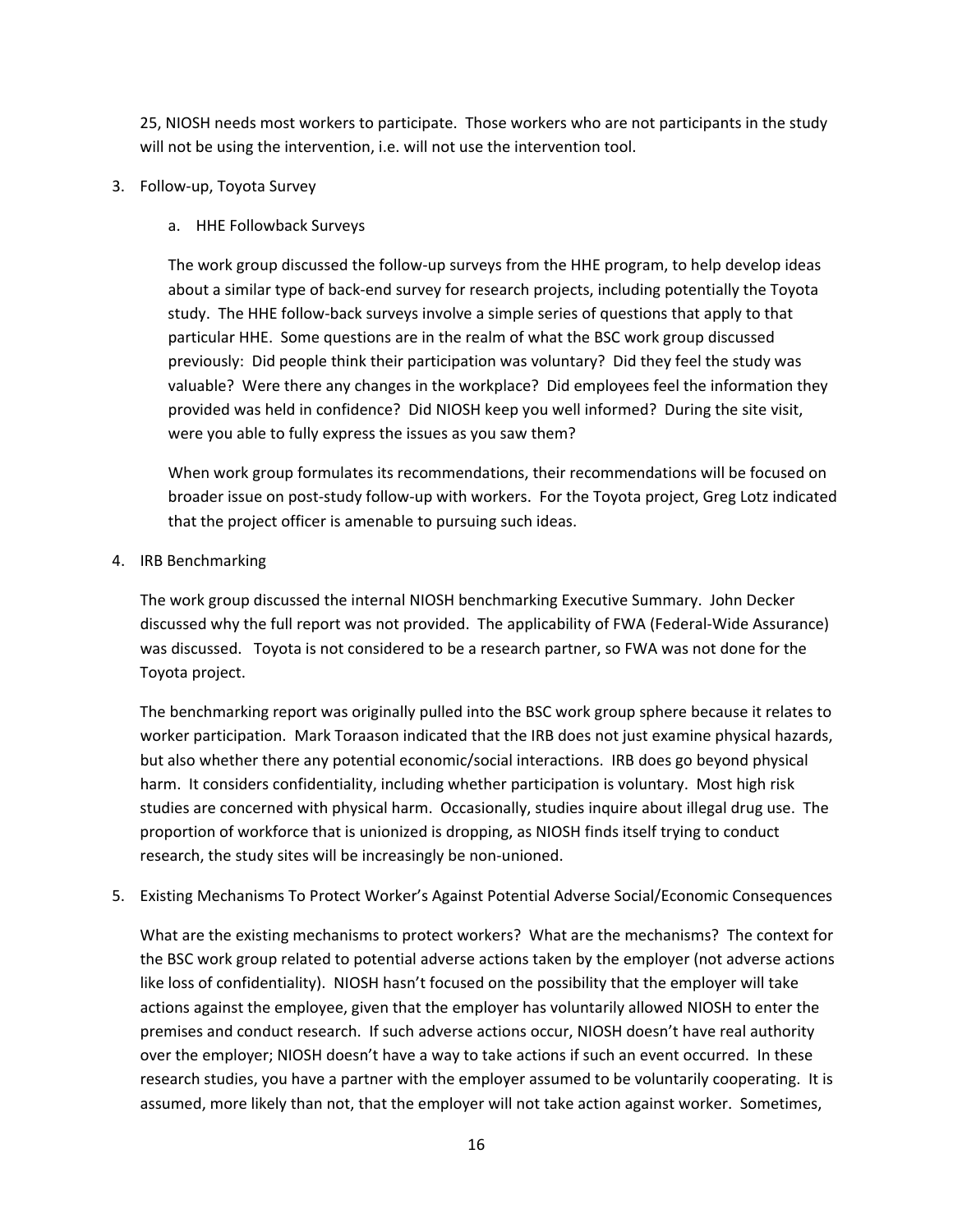NIOSH conducts studies off‐site to determine if the employer does not want to participate. An example involves research in the dry cleaning industry, where employees were biomonitored off site. Employer might not even know if workers are participating in the study. What are the remedies for a worker in a non‐represented work place? How do we determine if there was an adverse reaction if they participation? Problem: There is no current mechanism to determine this. Example: In‐vehicle monitoring systems for drivers; what happens if employers know about poor driving behaviors and the information adversely impacts the employee (employer take adverse actions). NIOSH/researchers do not have recourse with the employers in such circumstances. In the case of acrylamide research, researchers suspected that those workers who had high exposures were later noted to be no longer occupying those same job positions during later visits to the companies. It was not known whether the employees were let‐go or moved to another part of the company.

6. Additional Issues For WG To Examine

 BSC members are to provide agenda items to Bill Kojola for future meetings. Next meeting is June 6 at 11am ET.

7. Wrap‐up, Future Meetings

Next meeting is June 6 at 11am ET.

The work group will schedule two more calls beyond June 6.

 **Proposed Plan from Co‐Chairs:** Use the Toyota study as an opportunity to build in process evaluation with focus on workers. We won't critique or focus on study design per se, but use this as an opportunity to improve our understanding of how we can best engage workers in NIOSH studies. The information learned from this study can help NIOSH improve their guidelines for joint labor/management participation protocols and procedures for researchers. Possible issues to focus on:

- What are the practical, effective and feasible methods to ensure worker involvement and get the study information out to those who can use it?
- What worked most effectively in the study to enhance and ensure worker participation?
- What was understood by the workers about study design?
- Was there any coercion involved?
- What are the mechanisms for protecting workers against potential adverse social/economic consequences?
- What benefits did workers see in being involved?
- Why did they participate in the study?
- Did they understand the results (and what did they understand)?
- What action would workers take based on the study?
- Did anything actually change on the shop floor as a result of the study?
- What methods were implemented to monitor the findings and possibly end the study before the end?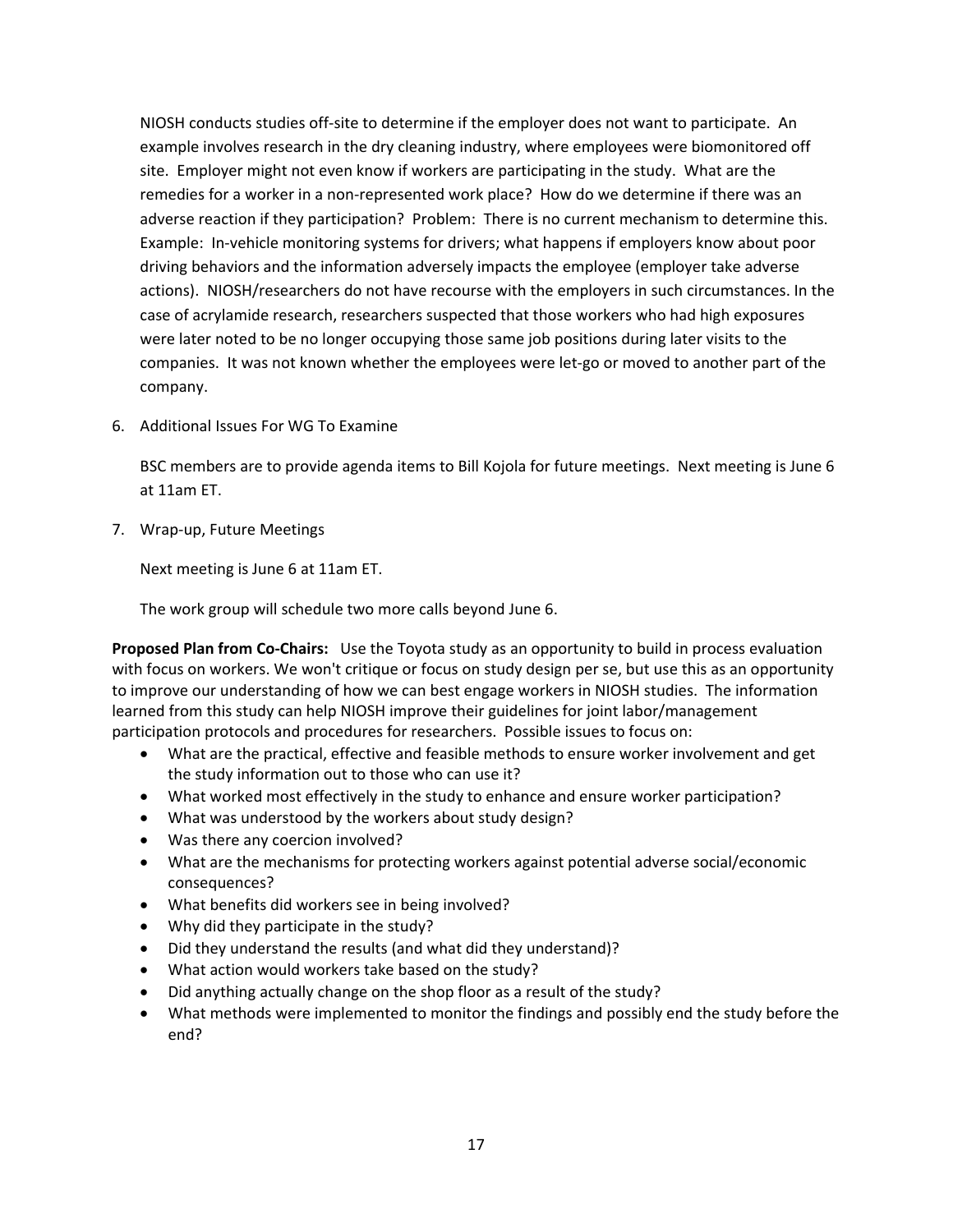#### **MINUTES**

# **Work Group: Board of Scientific Counselors National Institute for Occupational Safety and Health Structuring Labor‐Management Participation in Research Partnerships**

#### **June 13, 2013, 11:00 am – 12:00 pm ET**

#### 1 Toyota study update

 Greg Lotz provided an update on the Toyota study. There were a few more enrollees, totaling about 60 now. Initials surveys have been largely gathered. Employees place their surveys into a locked box that only NIOSH can open. There is a possibility that there may be a few more enrollees. NIOSH is a bit short in terms of number of enrollees originally planned for study. Regarding the overall process, the NIOSH researchers would have liked a bit more time to pitch the study (It was done during workers' break, and it may not have reached all employees). Employees will be authorized to complete surveys on work time, but the initial recruitment was done on break time, probably not more than 10‐15 minutes. Anecdotal observation: Employees did not seem worried about management watching them.

#### 2 Non‐union workplaces, safety committees, and the National Labor Relations Act

 Employers may set up safety committees to deal with safety and health issues, and under certain circumstances, it can act as a labor organization. In this circumstance, the NLR could come into effect, and the employer in this instance cannot dominate the committees and select members. Cautionary note: In some circumstances, NIOSH may need to seek legal counsel to ensure it is not creating a process that might violate NLR.

3 Other issues to examine

 A question is whether there should/need to be a Memorandum of Understanding prior to initiating research. Currently IRB often looks at less formal Letters of Agreement, but there was a suggestion that the details of what should be included might be better specified by NIOSH. BSC might suggest a general framework or broad checklist to guide the content of Letters of Agreement or Memorandums of Understanding. Memorandum of Understandings are usually more general in nature, whereas the Letter of Agreement typically is a bit more detailed about the specific actions to be taken in the study.

 Tripartite Policy mentions a worker notification policy related to notifying workers about their individual results. The worker notification policy was recently revised; John Decker will send it out to the BSC. Another policy is about relaying the overall study results to study participants; this policy will be identified and sent out as well.

4 Recommendations and report – initial discussion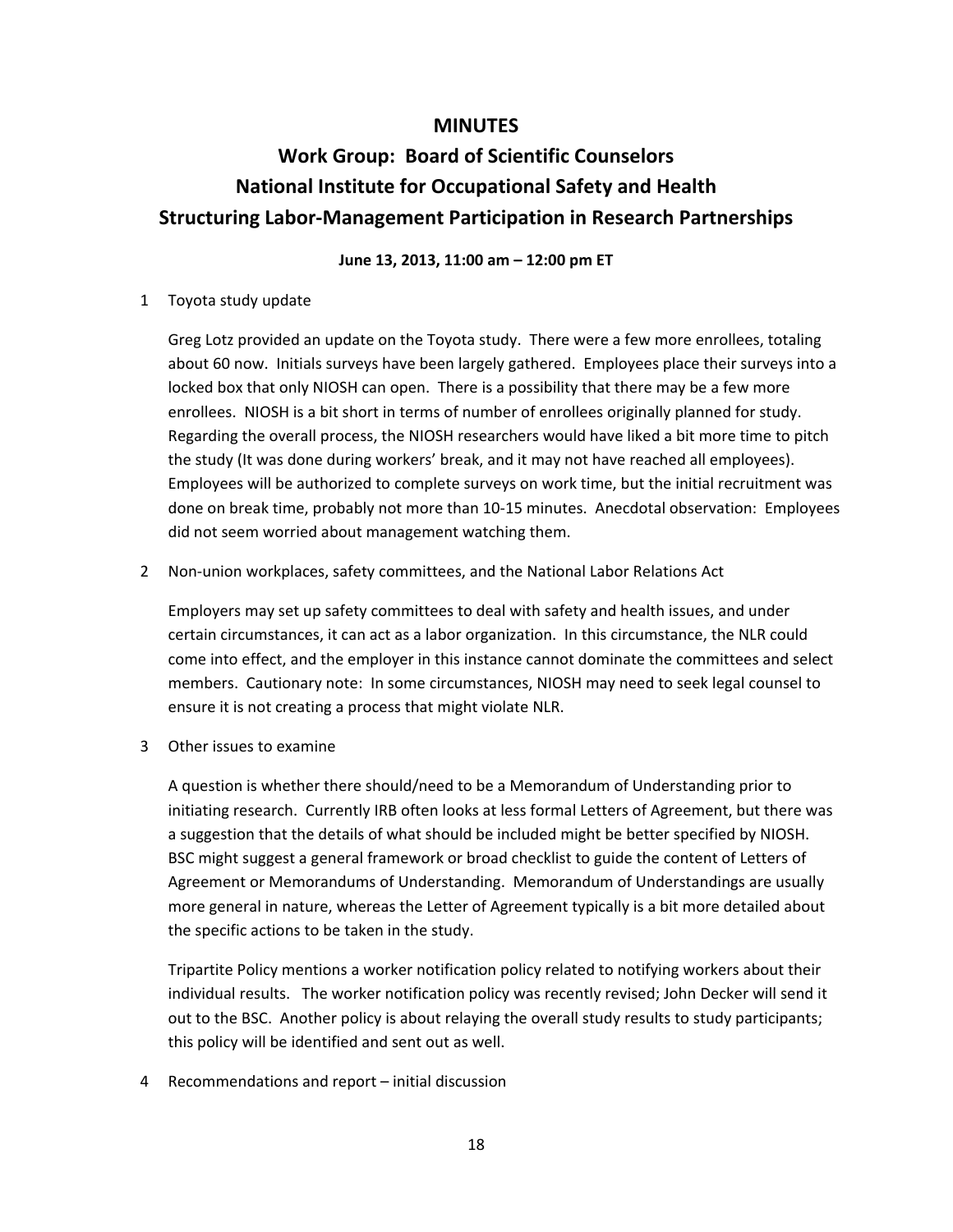Bill Kojola will review the notes and minutes of previous meetings. He will start drafting an outline along with draft recommendations.

5 Timelines for completing our assignment, Future Calls

 Most subsequent work will be done via email. A work group meeting will be reserved for August 12, but John Decker will initially send an inquiry to the work group to confirm the date.

#### **Participants:**

BSC Members: Bill Kojola and Bob Harrison (Work Group Co‐Chairs), Michael Larranaga

NIOSH: John Decker, Greg Lotz, Mark Toraason

Designated Federal Official: John Decker

 **Proposed Plan from Co‐Chairs:** Use the Toyota study as an opportunity to build in process evaluation with focus on workers. We won't critique or focus on study design per se, but use this as an opportunity to improve our understanding of how we can best engage workers in NIOSH studies. The information learned from this study can help NIOSH improve their guidelines for joint labor/management participation protocols and procedures for researchers. Possible issues to focus on:

- What are the practical, effective and feasible methods to ensure worker involvement and get the study information out to those who can use it?
- What worked most effectively in the study to enhance and ensure worker participation?
- What was understood by the workers about study design?
- Was there any coercion involved?
- What are the mechanisms for protecting workers against potential adverse social/economic consequences?
- What benefits did workers see in being involved?
- Why did they participate in the study?
- Did they understand the results (and what did they understand)?
- What action would workers take based on the study?
- Did anything actually change on the shop floor as a result of the study?
- What methods were implemented to monitor the findings and possibly end the study before the end?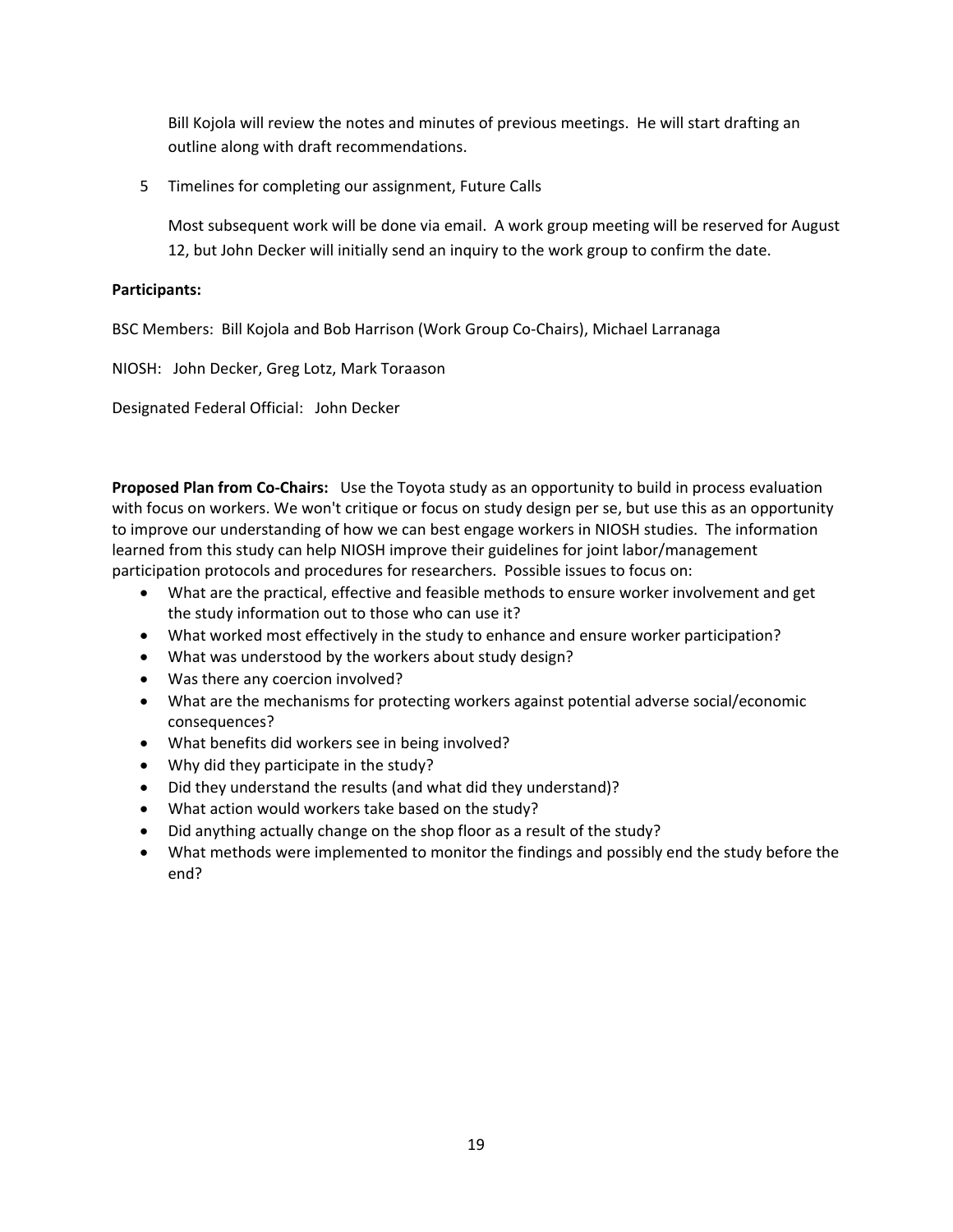## **MINUTES**

# **Board of Scientific Counselors, Work Group National Institute for Occupational Safety and Health Structuring Labor‐Management Participation in Research Partnerships**

 **August 12, 2013, 11:00 am – 12:15 pm ET**

#### **Minutes**

8. Introductions

 Individuals present: Bill Kojola, Bob Harrison, Bonnie Rogers, Michael Larranaga, John Decker (Designated Federal Official), Joyce Rhoden (NIOSH staff).

9. Review of draft work group report, discussion of outstanding items

 The work group reviewed the comments from Bonnie Rogers and Corinne Peek‐Asa. Those comments were highlighted in yellow in the revised draft sent to the work group by Bill Kojola (3<sup>rd</sup> Word document above). The specific draft recommendations that were discussed are also repeated again in bolded text below:

"NIOSH should encourage investigators to use worker-guided or worker-participatory research methods, which would entail some pre-study integration of representative workers and/or employers prior to finalization of study protocols. These approaches can help identify issues prior to study  **implementation so that they can be addressed in the design phase."**

 Comments: Bonnie Rogers & Bob Harrison expressed concerns that the recommendation would be difficult to implement for all research. In addition, recommendations made not be practical or feasible or in line with the IRB.

 Resolution: Bill Kojola will modify recommendation, to add a qualifier to recommend participatory research if the researcher thinks it is appropriate, then participatory research should be considered. Bill will send revised draft around.

 **"NIOSH should explore approaches and develop a mechanism for identifying situations where an** adverse consequence to an employee has occurred. NIOSH should also identify the options that may be available for employees to initiate actions to protect themselves in circumstances where they believe they have experienced an adverse consequence and to provide that information to the **employee."**

 Comments: NIOSH might not have many options on what it can do if this situation occurred. In union setting, this sort of problem would be resolved through the grievance procedures.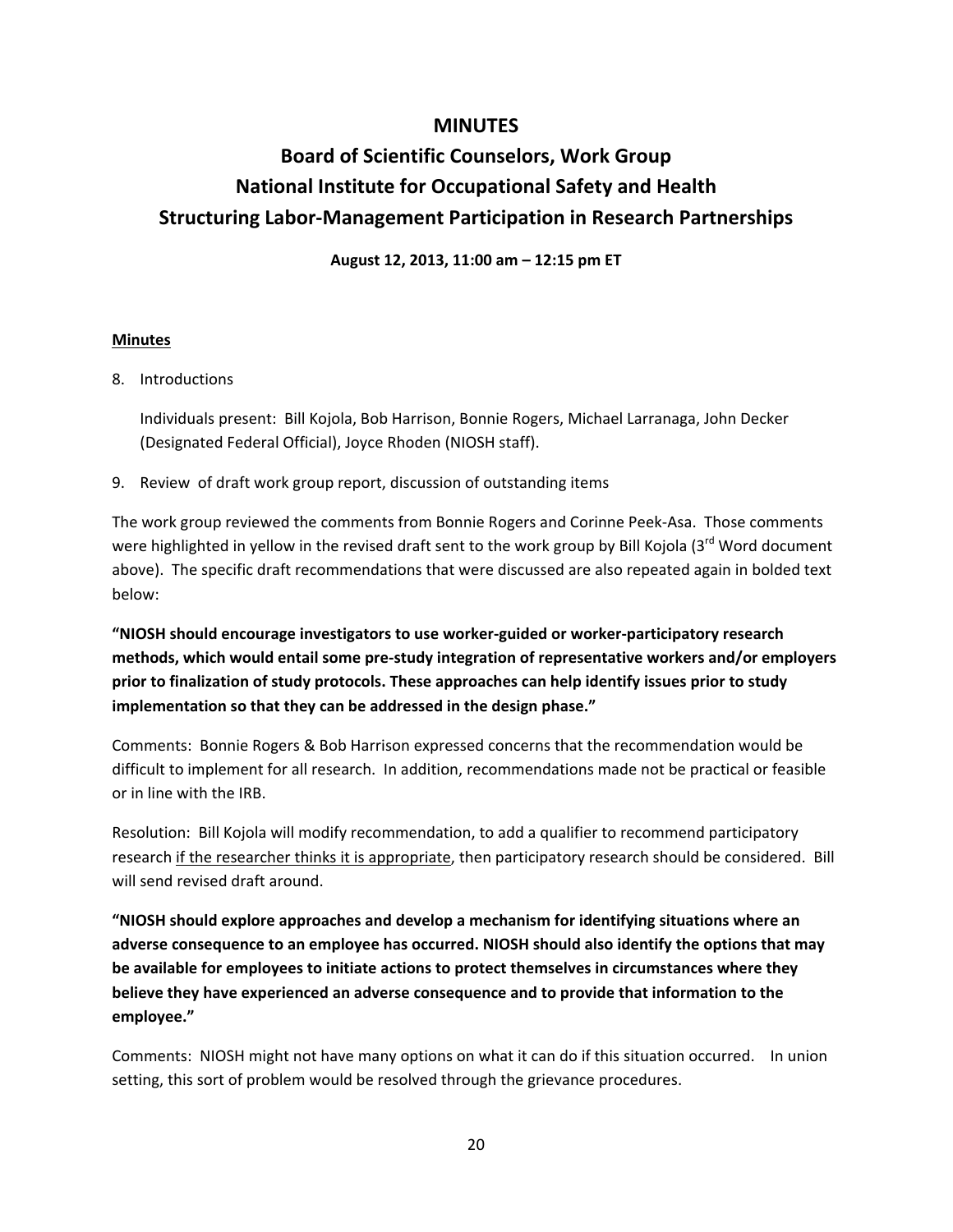Resolution: Delete Recommendation.

"NIOSH should consider seeking legal counsel before it engages in field/intervention studies where employee participation and involvement is sought so that NIOSH does not encourage the formation or employer domination of safety and health committees that may violate Section 8(a)(2) of the NLRA."

 Comments: Lawyers might tie up the process and delay research. This is clearly a legal issue that could occur in non‐union settings.

 Resolution: Make the recommendation oriented more from an educational standpoint for NIOSH staff than legal standpoint. Bill Kojola will modify and send revised draft.

 **"For intervention studies, including randomized control trial study designs, NIOSH should consider** creating a "data and safety monitoring board" patterned after those established by NIH in clinical research. In order to ensure the safety of participants, these boards would examine interim study data for the purpose of assessing benefits and risks to participation workers and take necessary action to  **modify, terminate, or continue the study.**"

 Comments: It was unclear whether a DSMB patterned after NIH would be appropriate for NIOSH. It would nonetheless be useful for NIOSH to develop some policies around randomized controlled trials, that is, to include provision to end a study early if necessary.

 Resolution: Change "data safety monitoring board" to a more generalized "monitoring mechanism" for NIOSH to evaluate interim study data to discontinue a study. Bob Harrison will revise the draft. John Decker will check with Mark Toraason to confirm if there are any current NIOSH procedures.

 **"NIOSH should consider developing some general criteria or guidelines for minimum elements that** must be contained in a letter of agreement beyond that of an employer demonstrating its good intention to participate in the study. The letter might contain some additional elements, such as stating that employee participation will be voluntary, employees can withdraw from participation at any time during the study without reprisal, and that confidentiality will be maintained. Other issues  **specific to the particular study being conducted could also be included in the letter."**

Comments: Participants liked the current language. No changes were proposed.

#### 10. Plans to finalize draft

Timeline for completing draft report: Bill Kojola will send out a revised draft on Tuesday AM (August 13). Work group needs to respond to revised draft by close of business on Wednesday, August 14.

Distribution of draft report to the full BSC: A draft report will be sent out to the full BSC as soon as it is ready (but by the end of August at the latest). Bob Harrison will work with John Decker on any loose ends between now and end of August.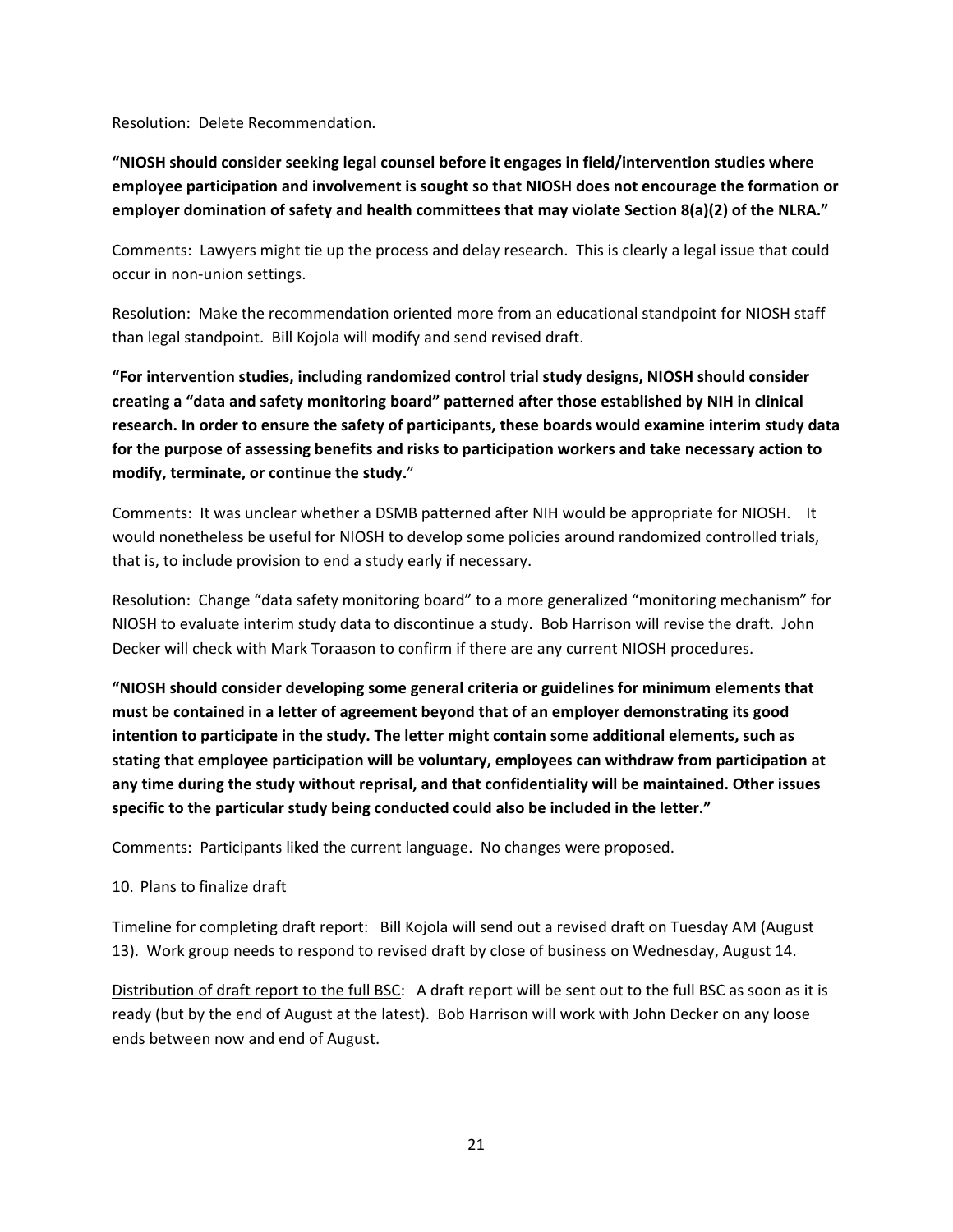Next work group meeting: Another work group call will be needed prior to the September 18 BSC meeting to resolve any comments from the full BSC. The work group call will be on Monday, September 9, 2013 at 11:00 am ET.

Finalization of draft: The work group's desire is to resolve the full BSC comments to the extent possible prior to September 18, 2013 BSC meeting, so that the report can be voted and accepted by the BSC without edits.

## **Minutes**

# **Board of Scientific Counselors, Work Group National Institute for Occupational Safety and Health Structuring Labor‐Management Participation in Research Partnerships September 9, 2013, 11:00 am – 12:15 pm ET**

#### Agenda

1. Introductions

 Bob Harrison, Bill Kojola, Michael Larranaga, Bonnie Rogers, and Corrine Peek‐Asa were in attendance. John Decker served as designated federal official.

2. Review of comments from BSC; finalize draft

 Plan: BSC will be provided a copy of the draft report. BSC members will vote on the document at the September 18 BSC meeting.

BSC member comments were received from Carol Rice and James Platner.

Carol Rice's comments:

- The work group decided to not accept changes related to plan/focus of work group, as the existing language was used as the basis for all work group discussions.
- The work group added the words "or positive" for the recommendation on page 3 (comment CR3). The sentence now reads as follows: "Were there any adverse or positive actions taken by the employer…."
- In the sentence following the above mentioned edit, the work group decided to leave the word "you" instead of substituting "everyone."
- The work group added the words "and successes" on page (comment CR5), to read "NIOSH policies should be developed to address identified problems and successes."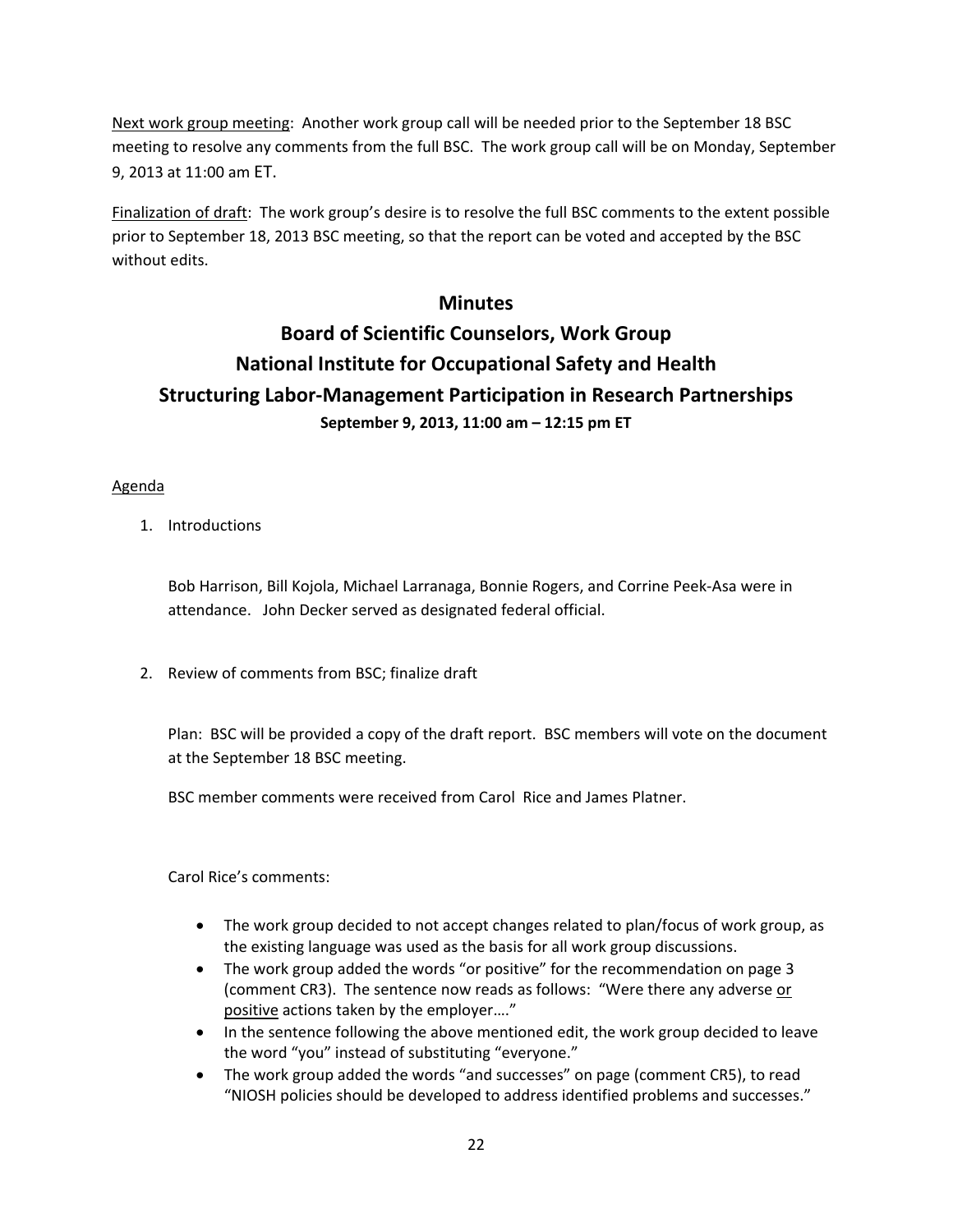• The work group changed "protecting workers" to "reducing exposures" on page 7 (comment CR8), to read "Effective interventions that are discovered or validated in NIOSH research are only useful in reducing exposures to the extent that they are fully communicated and implemented."

Jim Platner's comments:

- Changed NLR A(a)(5) to NLRA(a)(2)
- In response to Jim Platner's 8/30/2013 email: Added the following sentence on page 4  $(2^{nd}$  issue): "It is essential to understand the workforce and work environment in order to develop procedures that will encourage participation."

 John Decker will send a revised draft incorporating changes to the full BSC. A copy of draft will be included in the briefing book for the BSC members.

3. BSC presentation on September 18

 Bill Kojola will be the primary presenter for the work group. The agenda has one hour allotted to the topic. Bob Harrison will bring a laptop to the BSC meeting and will make any necessary changes to the draft report in response to BSC discussion.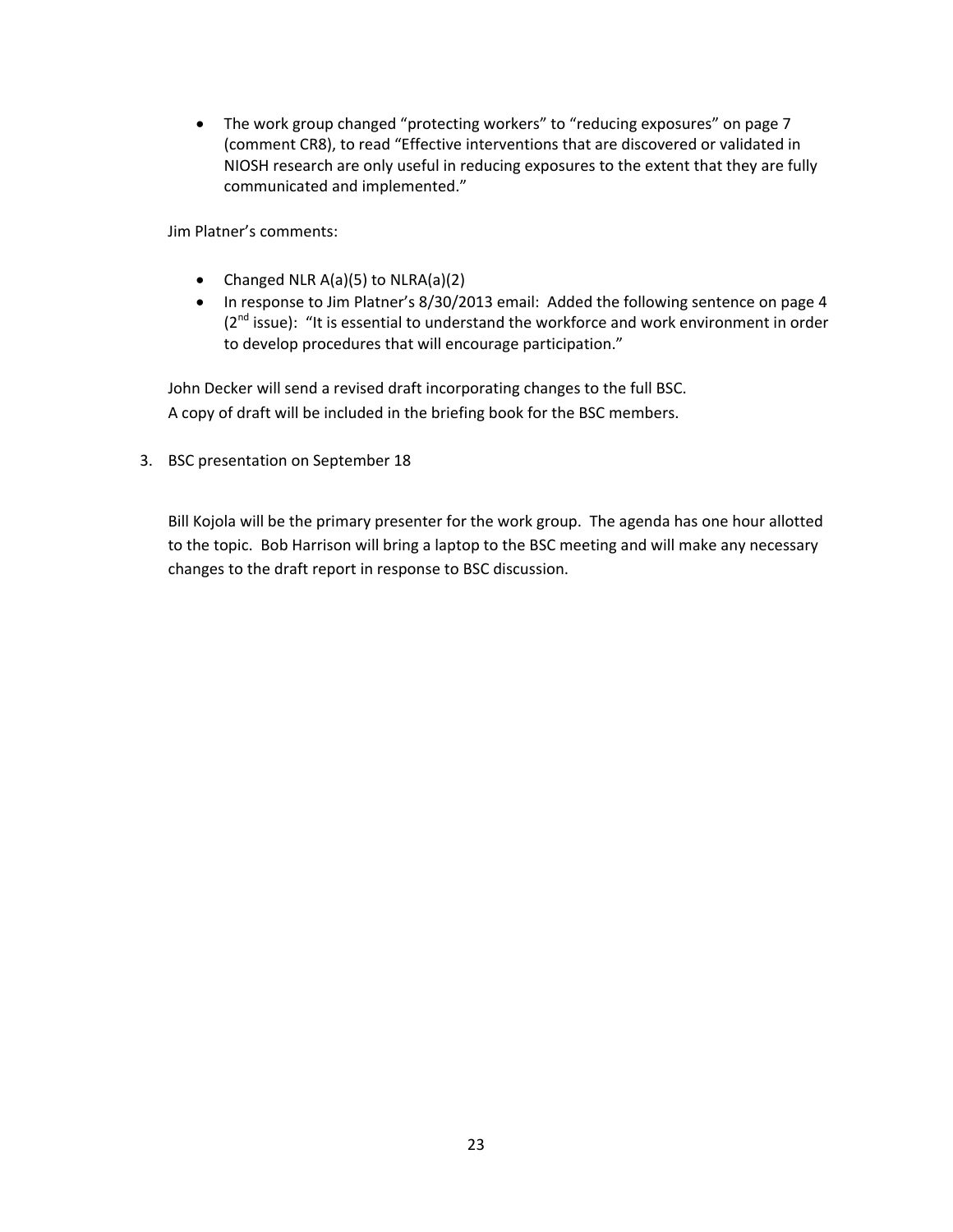Appendix B: Work Group Report

**Report and Recommendations** 

# **Board of Scientific Counselors Work Group National Institute for Occupational Safety and Health**

# **Structuring Labor-Management Participation in Research Partnerships:**

# **Request for Analysis and Recommendations**

**September 2013** 

The National Institute for Occupational Safety and Health (NIOSH) conducts research in various work settings with differing labor-management structures. In some of those settings, workers are represented by a labor organization. Increasingly however, NIOSH conducts its research in nonunion workplaces. The differences in these labormanagement relationships between organized and unorganized workplaces may impact the conduct of research and possibly introduce bias that can affect results. NIOSH is interested in measures to ensure the best possible research outcomes within the context of these labor-management structures.

In partnership with Toyota Motors Engineering & Manufacturing North America, Inc., NIOSH has initiated a research study to evaluate interventions to reduce the risk of shoulder injuries in overhead automotive assembly work. Workers at the Toyota facility are not represented by a labor organization. This research study, along with other research studies deemed appropriate, present an opportunity for case-study analysis by the Board of Scientific Counselors (BSC). The NIOSH Director has asked for the BSC to provide review and recommendations.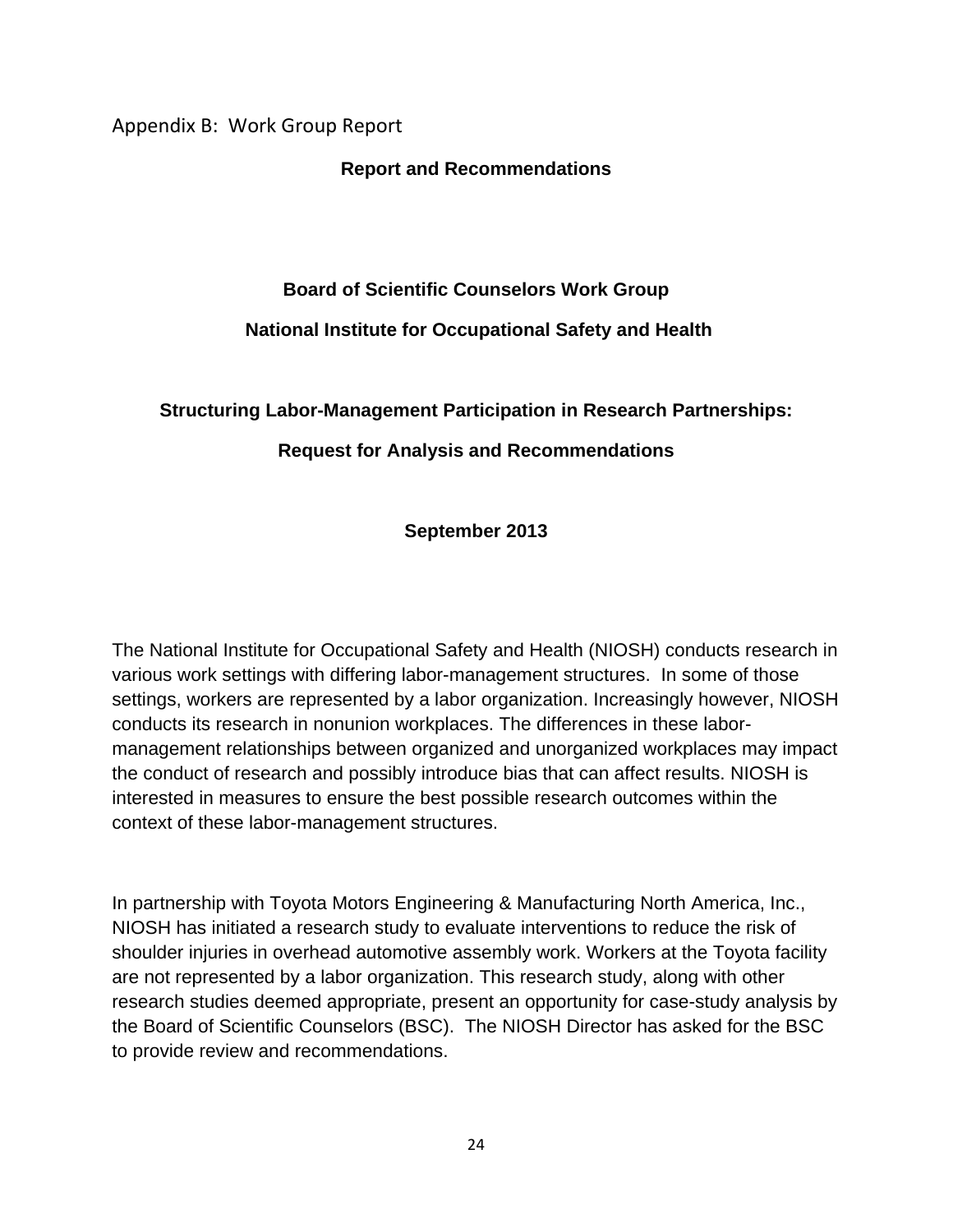#### **BSC Charge:**

*The BSC is charged with providing analysis and recommendations to the NIOSH Director on how best to conduct participatory research in contemporary work settings where workers have a legal representative and those where workers do not. The NIOSH Director is especially interested in recommendations about how best to structure labor-management participation to obtain quality data. In addition, the NIOSH Director would welcome any recommendations that would further enhance the scientific quality of the planned intervention study while ensuring that worker participation in the study is entirely voluntary and that the results of the study pertaining to individual workers remain confidential. The BSC may form a work group to conduct the analysis. After developing initial recommendations, the BSC will present their recommendations to the Director in a public meeting.* 

In response to the charge given to the BSC, a work group of volunteer BSC members was formed to conduct the analysis. The work group conferred by teleconference on six separate occasions. The report and recommendations below are provided to the BSC for its consideration and adoption.

Following the initial teleconference meeting that included a review of the charge, a presentation from NIOSH researchers on the Toyota musculoskeletal intervention study, and a review of the NIOSH "Tripartite Review" policy document (designed to keep interested and affected government, labor, and management groups informed and engaged in field studies, including pre-study and post-study procedures and information on progress of a study), the work group adopted the following plan going forward:

*Use the Toyota study as an opportunity to build in process evaluation with focus on workers. We will not critique or focus on study design per se, but use this as an opportunity to improve our understanding of how we can best engage workers in NIOSH studies. The information learned from this study can help NIOSH improve their guidelines for joint labor/management participation protocols and procedures for researchers. Possible issues to focus on:*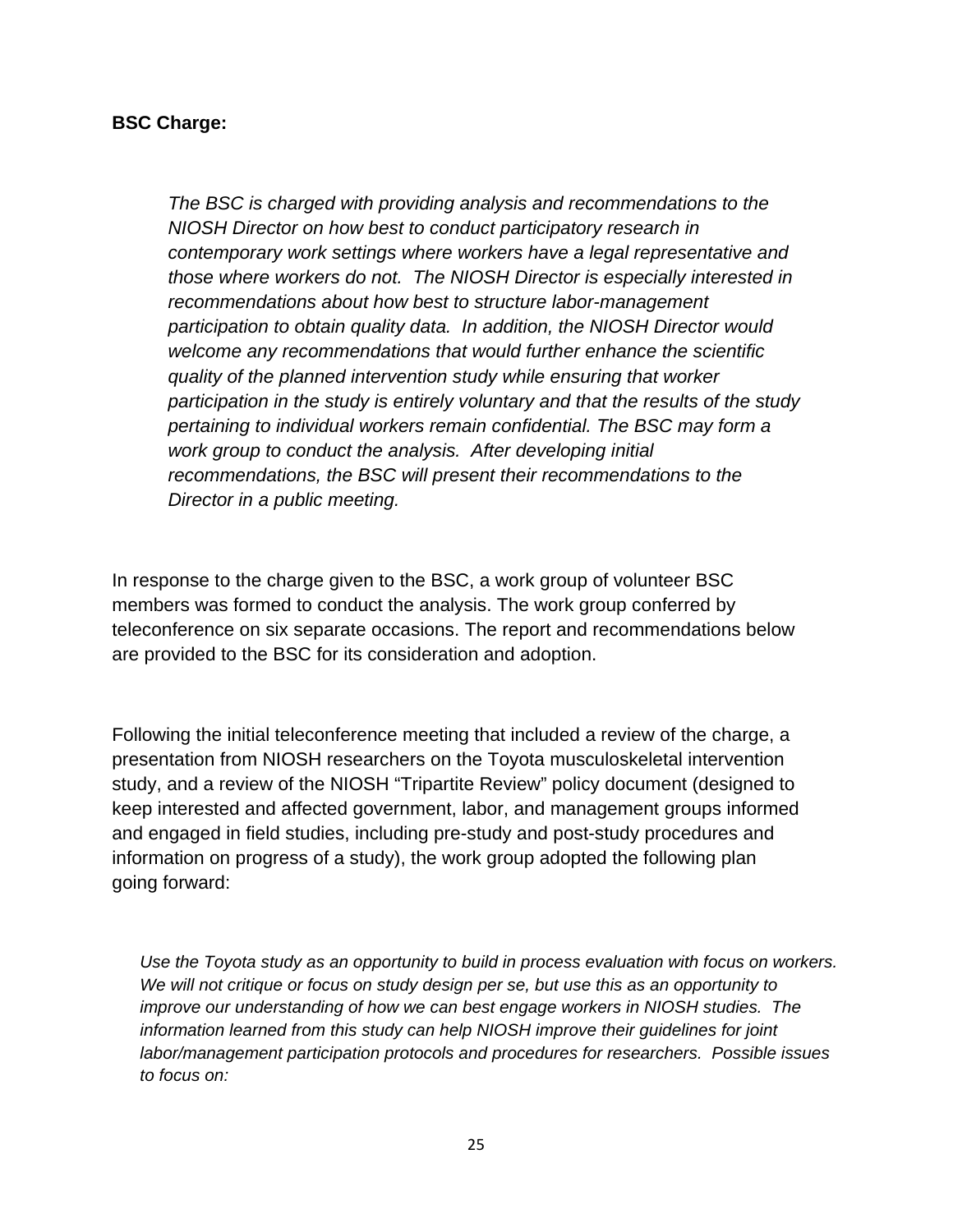- *What are the practical, effective and feasible methods to ensure worker involvement and get the study information out to those who can use it?*
- *What worked most effectively in the study to enhance and ensure worker participation?*
- *What was understood by the workers about study design?*
- *Was there any coercion involved?*
- *What are the mechanisms for protecting workers against potential adverse social/economic consequences?*
- *What benefits did workers see in being involved?*
- *Why did they participate in the study?*
- *Did they understand the results (and what did they understand)?*
- *What action would workers take based on the study?*
- *Did anything actually change on the shop floor as a result of the study?*
- *What methods were implemented to monitor the findings and possibly end the study before the end?*

During its deliberations, the work group discussed the issues identified in this plan outlined above, as well as other issues that arose in the discussions, received updates on the progress of the Toyota study from NIOSH researchers, and reviewed various relevant NIOSH documents and policy statements. In addition, we heard presentations from BSC member James Platner on issues related to employee involvement in occupational safety and health research and from members of the NIOSH Institutional Review Board (IRB) on the agency's IRB process and makeup.

# **Recommendations**

*Issue #1:* Voluntary, non-coercive and confidential participation of workers in NIOSH field/intervention studies is essential in order to obtain quality data regardless of differing labor-management structures where the research is being conducted. In a unionized workplace, employees have legal representation and grievance/arbitration procedures that can protect workers from any adverse consequences an employer may impose when workers do not volunteer to participate, are coerced to participate or not participate, or where participant confidentiality is breached by the employer. In a nonunion workplace, these protections do not exist for employees. In addition, communication of research findings to workers in non-union settings is more challenging, as workers do not have organizations through which NIOSH can communicate its findings. Where workers are represented, their union offers an avenue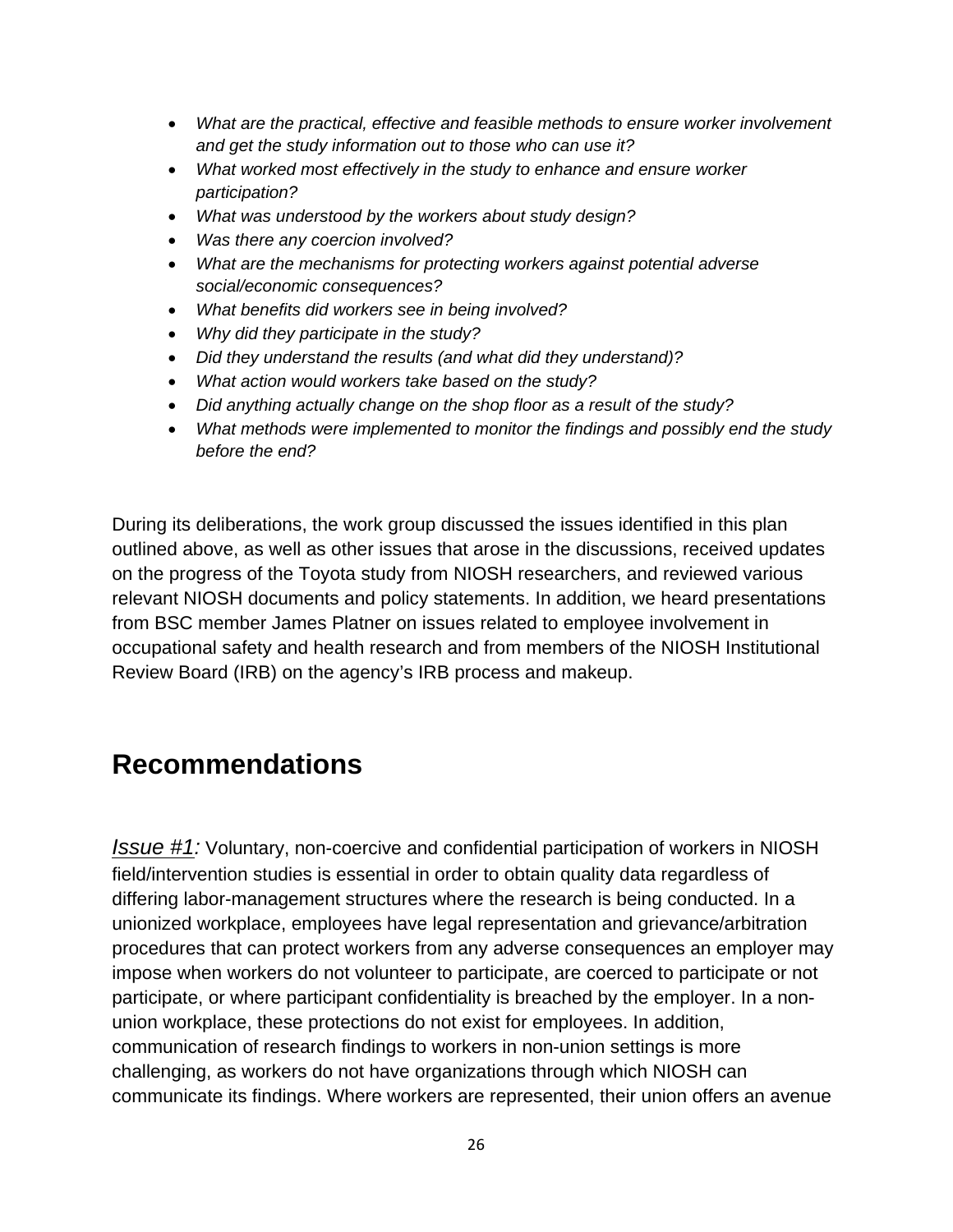for communicating findings. The Toyota study, which is now underway in the field, is being conducted where workers are not represented by a union. The presence of any barriers to employee participation in this study and the extent and impact of the communication of research findings need to be explored.

# **Recommendation:**

**NIOSH researchers involved in the Toyota study should conduct a "follow-back" survey of workers at the completion of the project to obtain feedback on the issues of barriers to participation and communication of findings. For example, questions to consider include: Did workers believe their participation was voluntary? Were there barriers to participating and if so, what were those barriers? Did employees believe the information they provided to NIOSH to be held in confidence? Were there any adverse or positive actions taken by the employer for workers who participated – or for those who did not? Did NIOSH or the employer inform you of the results of the study? Did workers believe the study was valuable? Did any changes occur in the workplace as a result of the study? Were the changes beneficial? NIOSH researchers can use the recent follow back surveys of the Health Hazard Evaluation (HHE) program to assist them in crafting questions. A summary of the survey findings should be compiled, analyzed, and lessons learned developed and written that can be applied to future field/intervention projects, in both union and non-union workplaces, to help ensure voluntary participation, identify barriers to participation, confidentiality, and communication of research findings in future studies.** 

*Issue #2*: Beyond the Toyota study, NIOSH will continue to grapple with how best to conduct collaborative research in current work settings where workers have union representation and where workers do not. It is essential to understand the workforce and work environment in order to develop procedures that will encourage participation. The issue of ensuring voluntary, non-coercive and confidential participation of workers in NIOSH field/intervention studies in order to obtain quality data will continue to be a challenge as will the issue of NIOSH addressing any differences in achieving this objective between union and non-union workplaces. In some situations, NIOSH will conduct a study off-site in circumstances where employers are not cooperative or will meet with workers alone offsite. NIOSH also notifies workers that they may contact NIOSH staff for private conversations. Nevertheless, NIOSH needs to gather additional information in its field studies on situations and circumstances that create barriers to

**\_\_\_\_\_\_\_\_\_\_**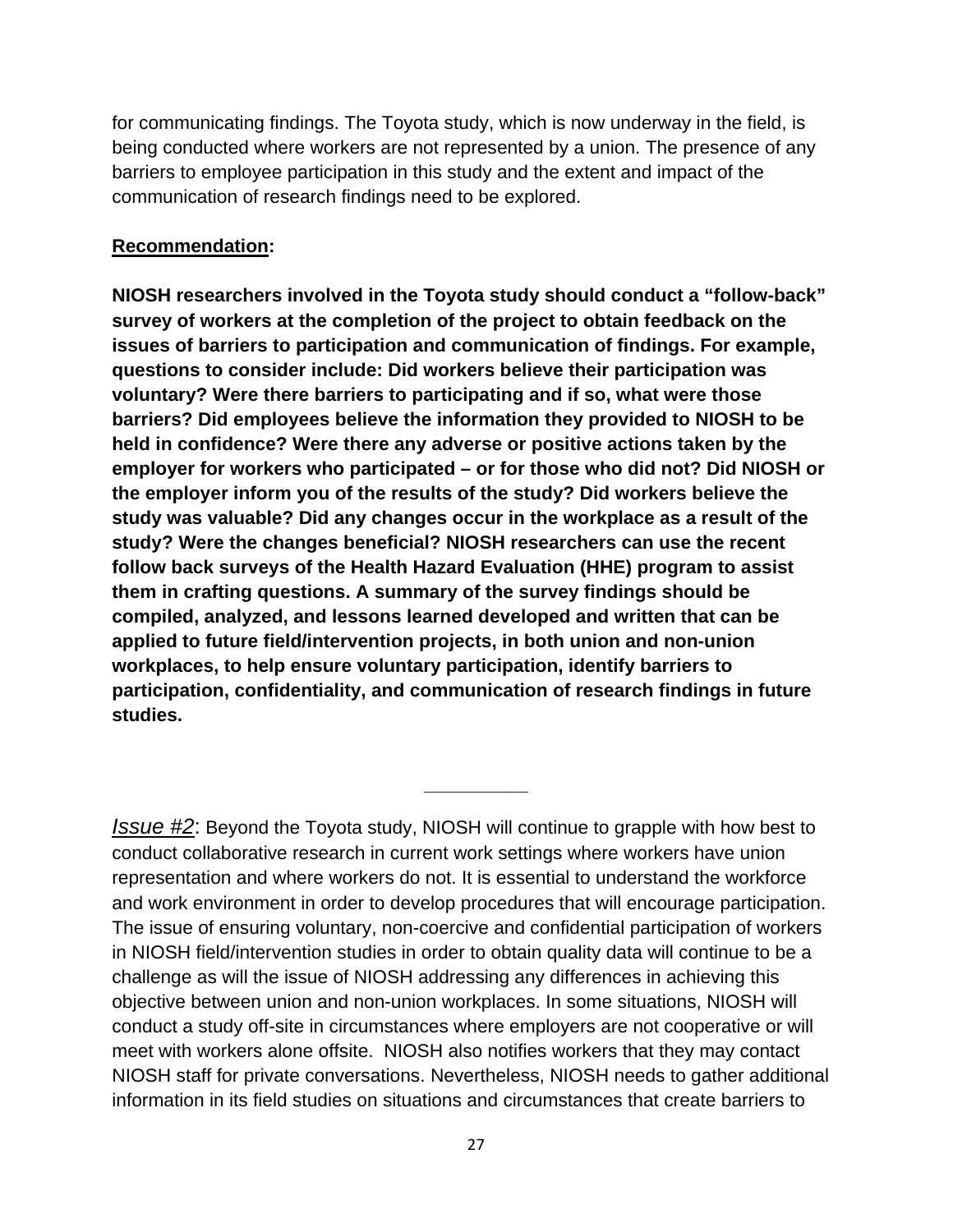participation or where adverse consequences have occurred so that policies and approaches can be developed to prevent these occurrences from happening in future studies.

# **Recommendation:**

**When necessary, NIOSH should continue to conduct study activities off-site in circumstances where employers are not cooperative and offer to meet with workers off-site to maintain confidentiality. In addition, NIOSH should conduct "follow-back" surveys in selected union and non-union field/intervention studies to collect information on the views of workers, and union representatives in workplaces where employees are represented. The surveys should focus on issues of voluntary of participation, barriers to participation, and whether any adverse consequences occurred to workers who participated or failed to participate. The findings of these surveys should be summarized and analyzed, with a focus on identifying barriers to voluntary participation and circumstances that may result in adverse consequences experienced by workers. NIOSH policies should be developed to address identified problems and successes** 

*Issue #3*: Workers who participate in studies often have helpful input on such things as how the study can be successfully integrated into their workplace, what types of incentives would be meaningful, and on how questions can be asked to be relevant to the work environment. Often, study protocols are finalized before the workplace is integrated into the study process.

**\_\_\_\_\_\_\_\_\_\_** 

# **Recommendation:**

In circumstances where NIOSH researchers believe it is appropriate, they should **use worker-guided or worker-participatory research methods, which would entail some pre-study integration of representative workers and/or employers prior to finalization of study protocols. These approaches can help identify issues prior to study implementation so that they can be addressed in the design phase.** 

*Issue #4:* Institutional Review Boards (IRB), including the NIOSH IRB, typically address issues related to physical harm that may be connected to the proposed research project being reviewed. The NIOSH IRB also considers other types of harms,

**\_\_\_\_\_\_\_\_\_\_**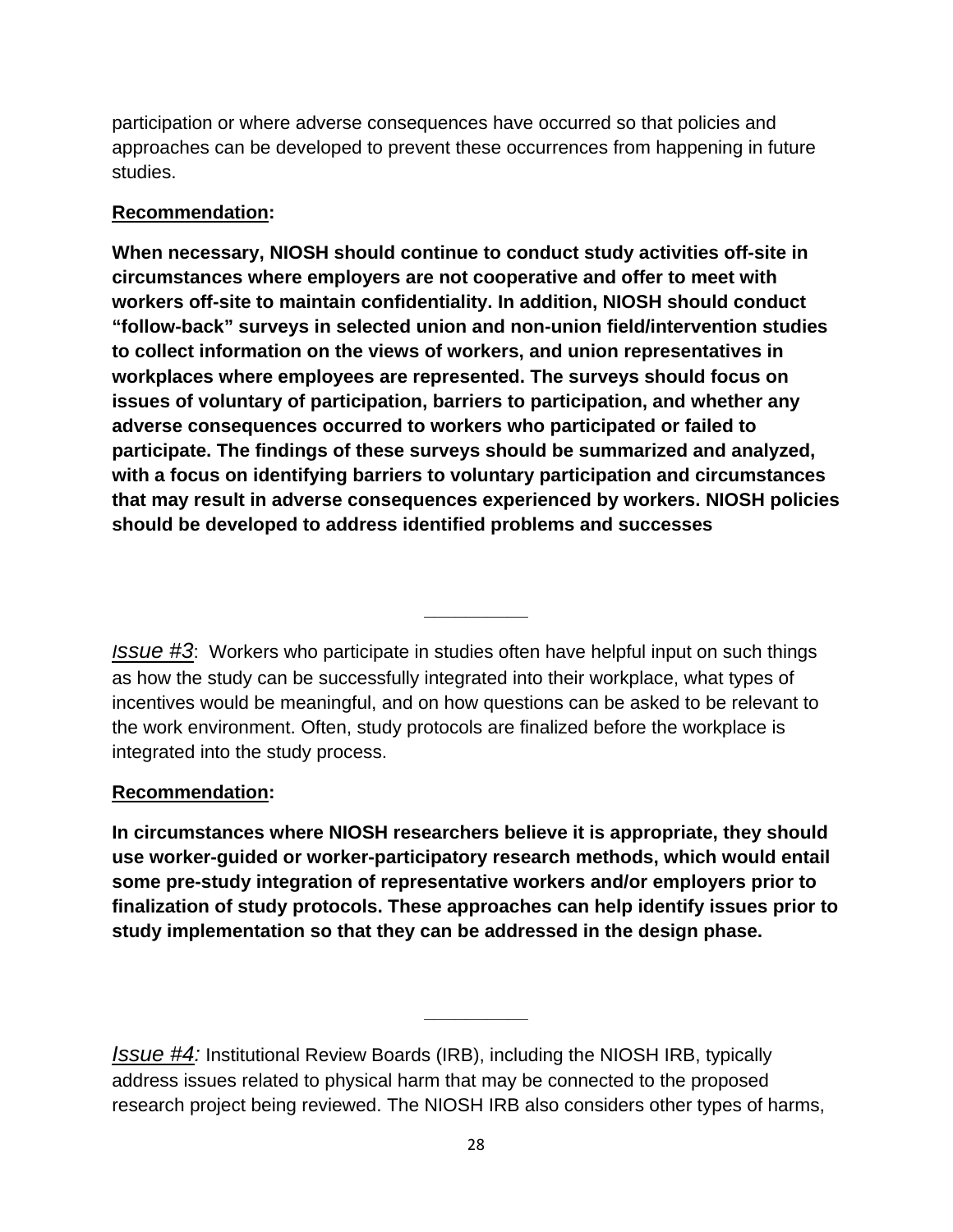including whether there are any potential economic/social consequences that may be connected to its workplace studies, for example, whether medical information could impact health insurance of a worker. Under federal regulations regarding IRB membership, 45 CFR 46.107(c) states that *"Each IRB shall include at least one member whose primary concerns are in scientific areas and at least one member whose primary concerns are in nonscientific areas."* The NIOSH IRB includes representatives from various disciplines and has the ability to call on outside expertise when needed. An IRB review of a research proposal is an important step early in the research process for identifying and correcting potential problems that may result in social or economic harm to workers. NIOSH needs to ensure that its IRB is sufficiently focused on assessing social/economic harm during its review of research proposals as an early means to protect workers against experiencing adverse consequences.

# **Recommendation:**

**The NIOSH IRB is encouraged to continue, and strengthen, its evaluation of the potential economic and social consequences that may be connected to research proposals it reviews. Particular focus should include an examination of any barriers to participation in research and ensuring that confidentiality is upheld. The IRB is also encouraged to secure the expertise it needs to accomplish this objective.** 

**\_\_\_\_\_\_\_\_\_\_** 

*Issue #5:* The National Labor Relations Act (NLRA) governs labor-management relationships and structures between employers, employees, and unions in workplaces where employees are represented. Section 8(a)(2) of the NLRA makes it illegal for an employer to "dominate or interfere with the formation or administration of any labor organization or to contribute financial or other support to it". A labor organization is broadly defined to include an employee representation committee in which employees participate for the purpose of dealing with employers over a range of issues, including conditions of work (such as safety and health). A violation of this Section can be committed where an employer dominates a safety and health committee in a unionized workplace or when an employer creates and dominates a safety and health committee in a non-union situation. NIOSH researchers may be involved or interacting with safety and health committees seeking employee participation in the course of their research or studies. NIOSH must be careful not to encourage employers to form, dominate, or interfere with a safety and health committee in any manner that violates Section 8(a)(2).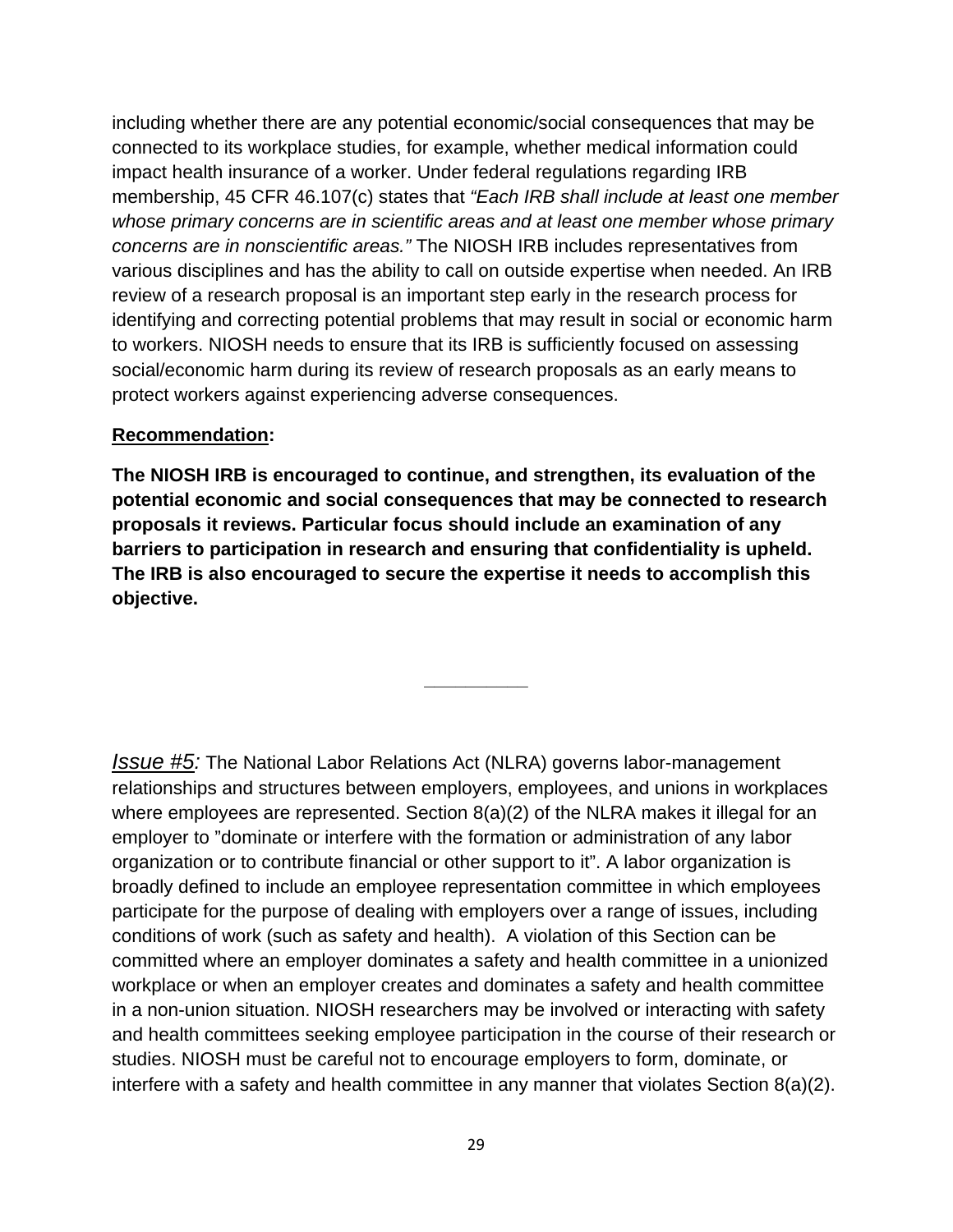# **Recommendation:**

**Where employee participation is sought in field/intervention studies, NIOSH researchers involved should be made aware of and receive education on the provisions of the National Labor Relations Act (NLRA) that govern labormanagement relationships, including Section 8(a)(2) of the NLRA that prohibits an employer from dominating or interfering with the formation or administration of a labor organization.** 

**\_\_\_\_\_\_\_\_\_\_** 

*Issue #6:* NIOSH does not conduct studies involving treatment such as those of NIH that assess the efficacy of experimental drugs in clinical trials. Thus, NIOSH studies do not generally involve benefits/risks in the same manner that clinical trial treatment research entails, nor does NIOSH generally receive reports of adverse health events directly from study subjects. However, NIOSH does have a formal program for study project officers to contact the IRB office whenever an adverse event (anything outside the protocol) occurs and a formal process for categorizing and analyzing these adverse events or unanticipated risks to subjects. NIOSH does not have a formal process for systematically identifying adverse events to subjects while the study is in progress. NIOSH intervention studies, particularly randomized control study designs, could potentially result in subjects (workers) experiencing, during the course of a study, an intervention that is clearly superior to that of other interventions being evaluated or an intervention that clearly represents risks to the workers. In clinical trials, NIH sometimes establishes Data and Safety Monitoring Boards to ensure the safety of participants by monitoring the results at specified interim time periods and, take action to continue the study unmodified, modify the protocol, or terminate the trial on the basis of the accumulating data on risk/benefit.

# **Recommendation:**

 **continue the study. For intervention studies, including randomized control trial study designs, NIOSH researchers should consider mechanisms to monitor the progress of the study, including outside monitoring experts or a safety committee. Such a mechanism can help ensure the health and safety of participants and provide unbiased input when interim study data is examined, when assessing benefits and risks to participants, and to provide input on necessary actions to modify, terminate, or**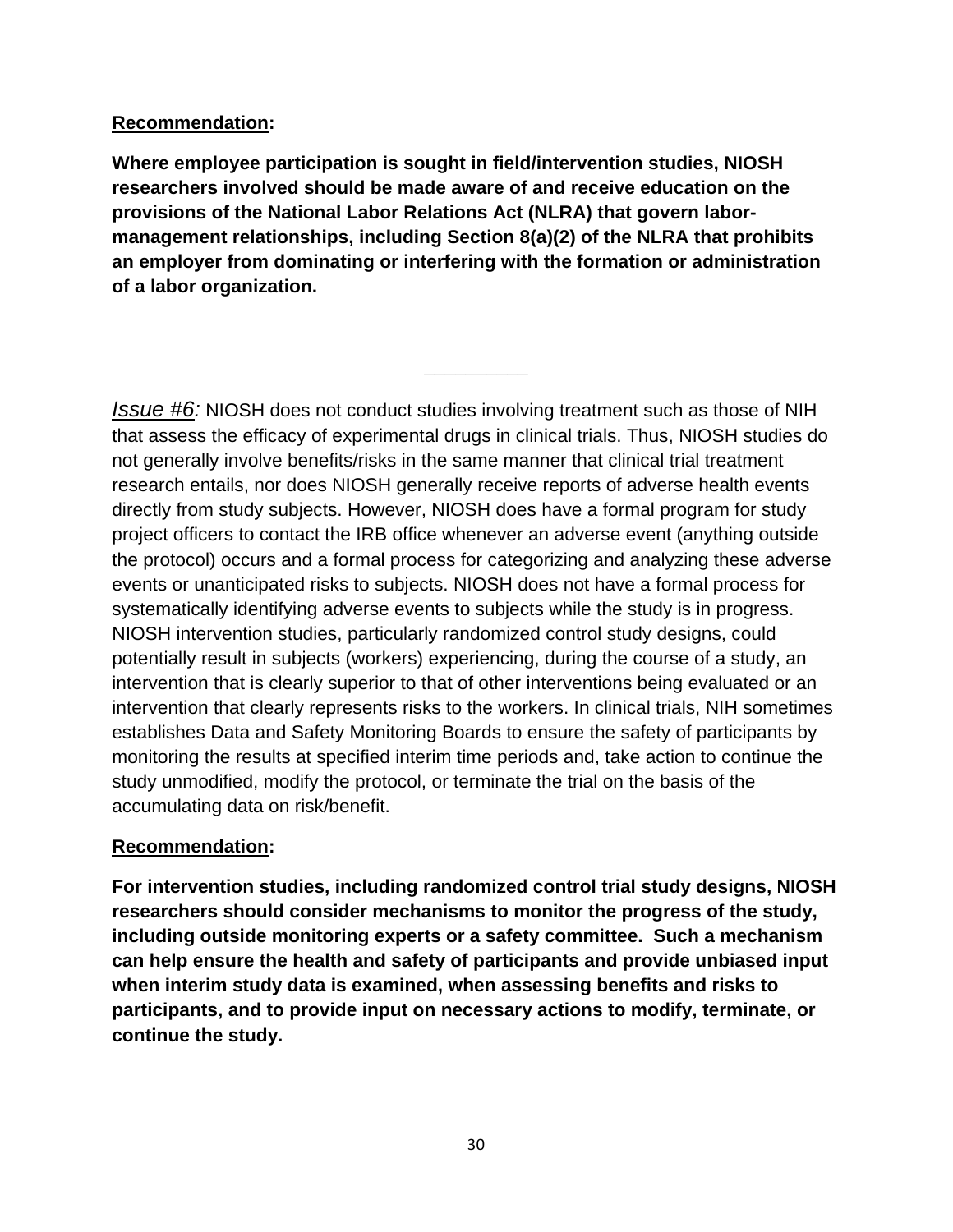*Issue #7*: Informing employees and employers of the findings of NIOSH intervention studies, like the Toyota project, is a critical element of ensuring that the findings are used to address hazards and make workplaces safer. Effective interventions that are discovered and validated in NIOSH research are only useful in reducing exposures to the extent that they are fully communicated and implemented. In February 2013, NIOSH issued new policy documents involving communication of the results of epidemiological studies and environmental sampling/monitoring results (*"Risk Communication Policy for NIOSH Epidemiologic Studies"* and *"Notifying Workers of Individual Environmental Sampling and Monitoring Results"*). However, no equivalent NIOSH policy document exists that focuses on communicating the findings of NIOSH intervention studies.

**\_\_\_\_\_\_\_\_\_\_** 

# **Recommendation:**

**NIOSH should develop a new policy or guideline document that addresses the communication of results of all studies where the research was conducted. The policy should include dissemination approaches for providing the information to employers, workers, and unions where employees are represented. NIOSH should also develop a communication/information strategy for more broadly disseminating the findings to relevant similar and affected industries and occupations.** 

*Issue #8:* When NIOSH conducts field/intervention studies, typically an informal "letter of agreement" is prepared, prior to initiating the research, between the employer and NIOSH and submitted to the IRB. These letters are general in nature and are used to demonstrate the good intention of the employer to participate in the study. Other than showing a good intention to participate in the study, employers usually agree to nothing else. No specific details about the study are included in this letter and NIOSH has no criteria established for determining the minimum content of a letter of agreement.

**\_\_\_\_\_\_\_\_\_\_**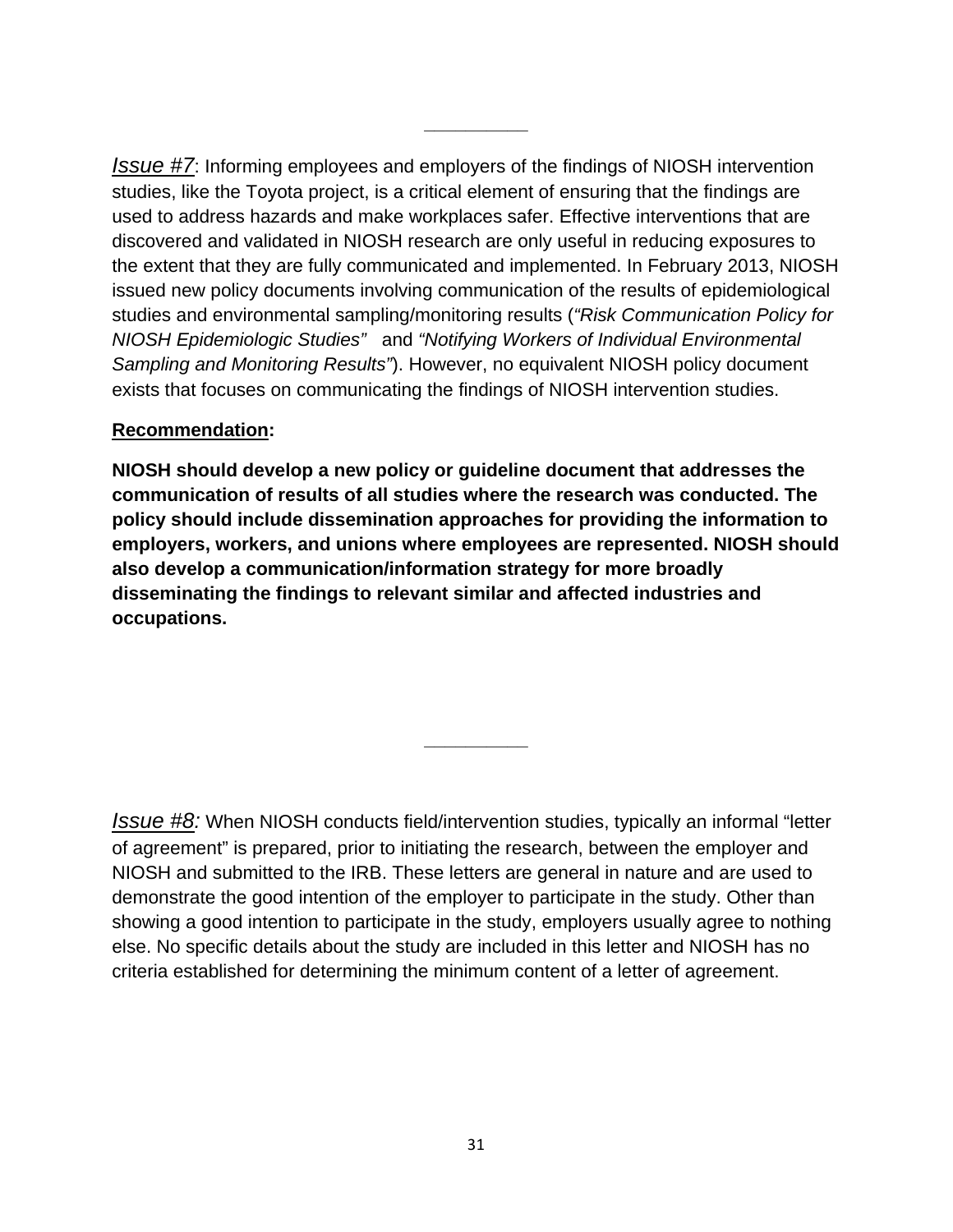# **Recommendation:**

**NIOSH should consider developing some general criteria or guidelines for minimum elements that must be contained in a letter of agreement beyond that of an employer demonstrating its good intention to participate in the study. The letter might contain some additional elements, such as stating that employee participation will be voluntary, employees can withdraw from participation at any time during the study without reprisal, and that confidentiality will be maintained. Other issues specific to the particular study being conducted could also be included in the letter.** 

*Issue #9:* Addressing issues that impact research outcomes in differing labormanagement structures to assure the best possible outcomes is an important undertaking. The Board of Scientific Counselors recommendations initiate a process that will hopefully begin to identify issues and potential problems and solutions that can impact the quality of results as well as determine the circumstances that provide assurances that employee participation will truly be voluntary, that confidentiality will be maintained, and that employees will not suffer reprisals for their participation or lack thereof. We see this effort as an ongoing process that NIOSH needs to evaluate on a periodic basis.

**\_\_\_\_\_\_\_\_\_\_** 

# **Recommendation:**

**In one year from the adoption of these recommendations, we recommend that NIOSH report back to the Board of Scientific Counselors on the progress and findings of the recommendations and its response to addressing issues and problems that have been identified. NIOSH should also continue the process of identifying issues related to labor-management structures that impact outcomes and employee participation in the future and report back periodically to the Board.**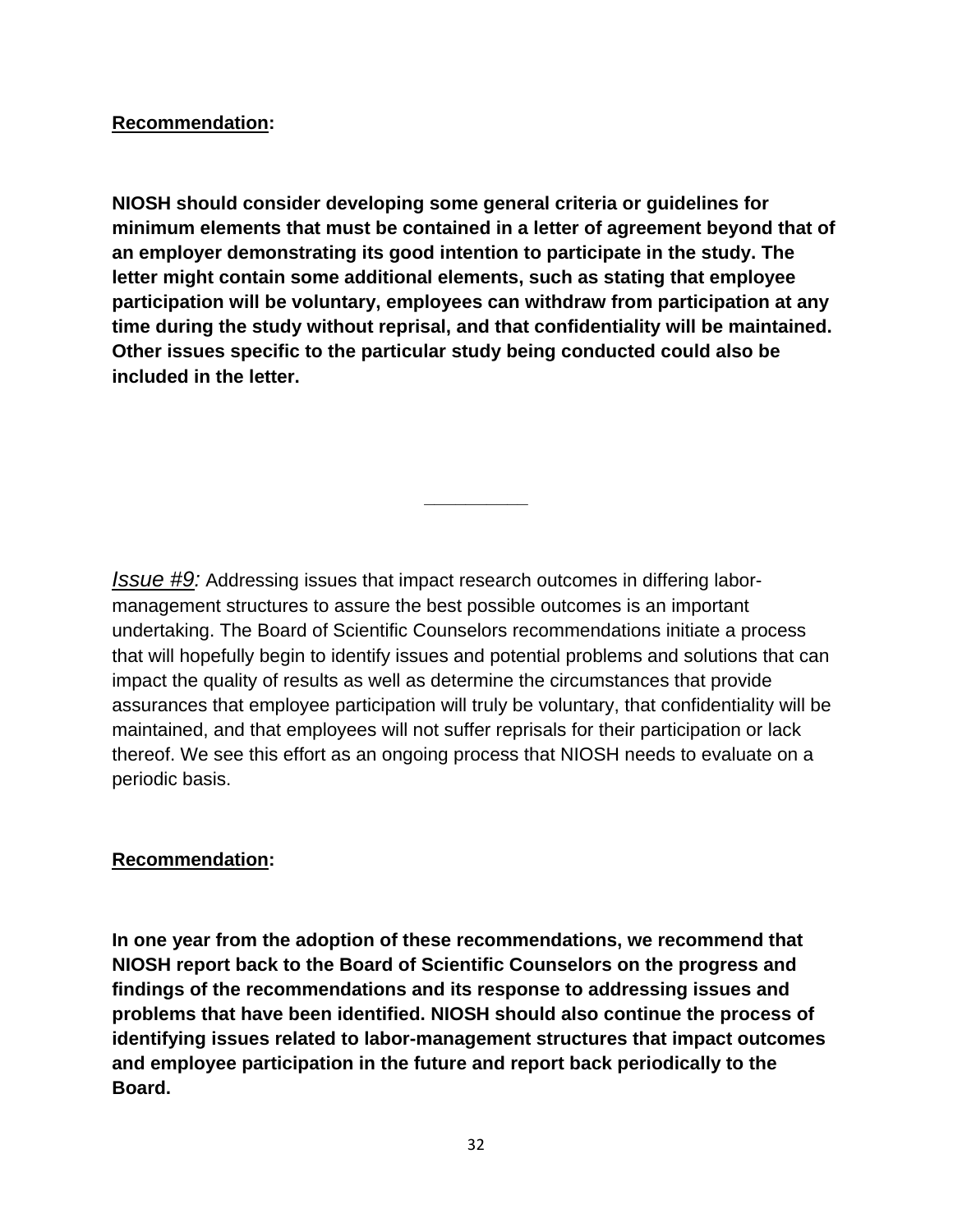# **Work Group Members**

Robert Harrison, Co-Chair William Kojola, Co-Chair Bonnie Rogers, BSC Chair Corinne Peek-Asa, BSC Member Michael Larranaga, BSC Member Jackie Nowell, BSC Member

## **Designated Federal Official**

John A. Decker

The BSC members voted and approved this report unanimously on September 18, 2013.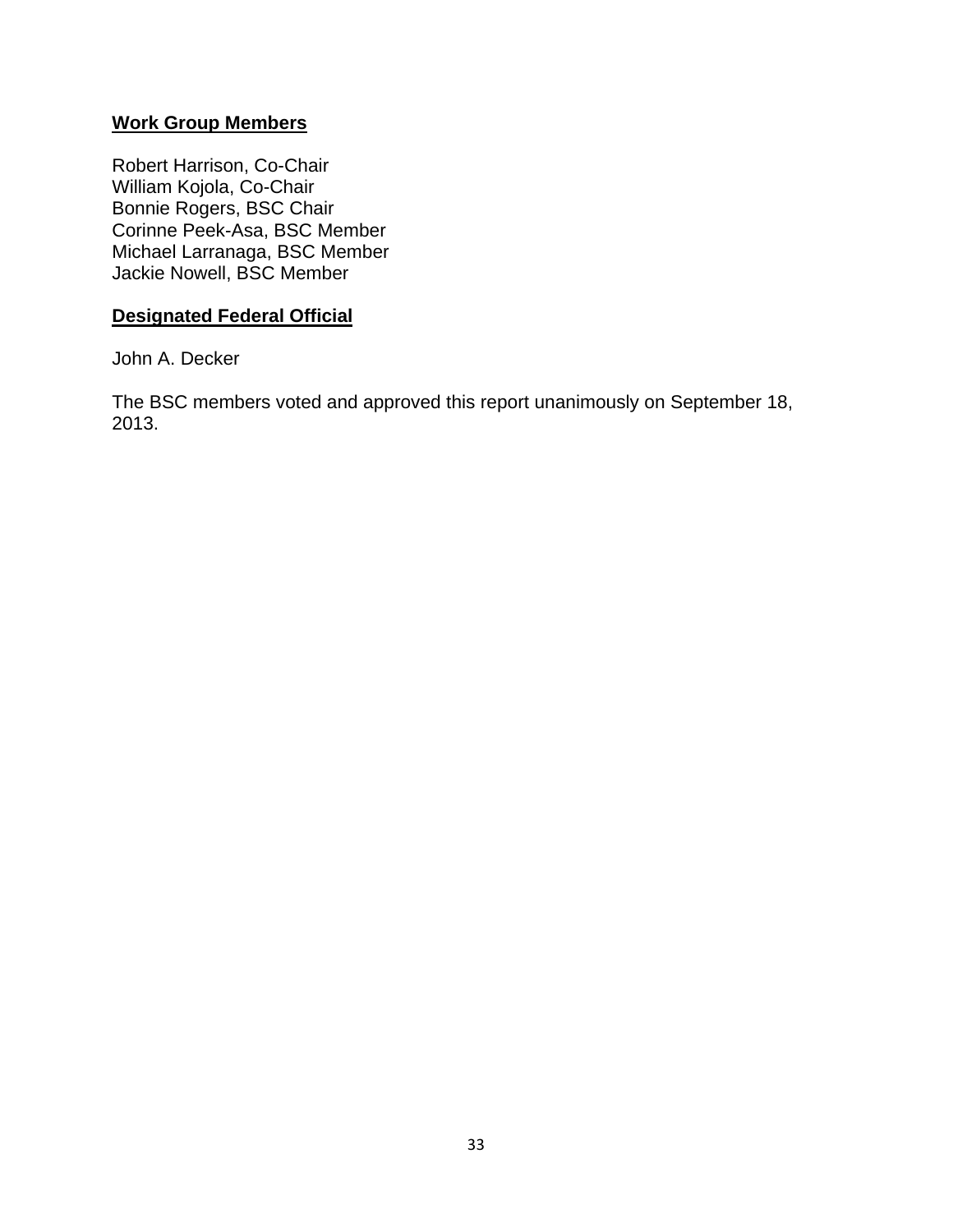## Appendix  $C$  – Letter to Dr. Howard

September 24, 2013

John Howard, M.D. **Director** National Institute for Occupational Safety and Health Centers for Disease Control and Prevention Department of Health and Human Services 395 E Street, S.W., Suite 9200 Washington, D.C. 20201

Re: The Vital Role of NIOSH Education and Research Centers and Centers for Agricultural Disease and Injury Research, Education and Prevention

Dear Dr. Howard:

In accordance with the section of its Charter that calls on the Board of Scientific Counselors (BSC) to advise you on "relevant needs in the fields of occupational safety and health", the Board wishes to respectfully convey its finding that NIOSH's 18 Education and Research Centers (ERCs) and 9 regional Centers for Agricultural Disease and Injury Research, Education and Prevention (Ag Centers) represent indispensible components of NIOSH's efforts to reduce occupational injury and illness in the United States. NIOSH's intramural and extramural research and innovation programs are recognized worldwide for their excellence in assessing the nature and prevention of workplace health hazards. The BSC believes that the preventive value of NIOSH research and innovation will suffer substantially if the professional education activities of the ERCs and the Ag Centers are reduced or eliminated.

Through their support of graduate educational programs, the ERCs supply over 75% of the nation's occupational safety and health professionals in specialty areas like occupational medicine and advanced injury prevention. These graduate programs, together with the ERCs postgraduate and professional development programs for practicing safety and health professionals, represent the only viable means of supplying the professional workforce that is essential to translating NIOSH's research advances into practice. In like manner, the Ag Centers represent the only substantive federal effort that offers state of the art educational outreach targeted to health professionals, managers and workers in the agricultural sector.

The capacity of NIOSH to fulfill its mission depends significantly on continuation of the vigorous educational activities provided by the ERCs and Ag Centers. These educational activities are unlikely to be replicated or replaced by alternative programs. Moreover, the faculty and trainees supported by ERCs and Ag Centers contribute significantly to research and innovation in occupational safety and health. Steps by NIOSH to maintain the ERCs and Ag Centers, and to inform the nation of their crucial importance, address a highly relevant need in occupational safety and health.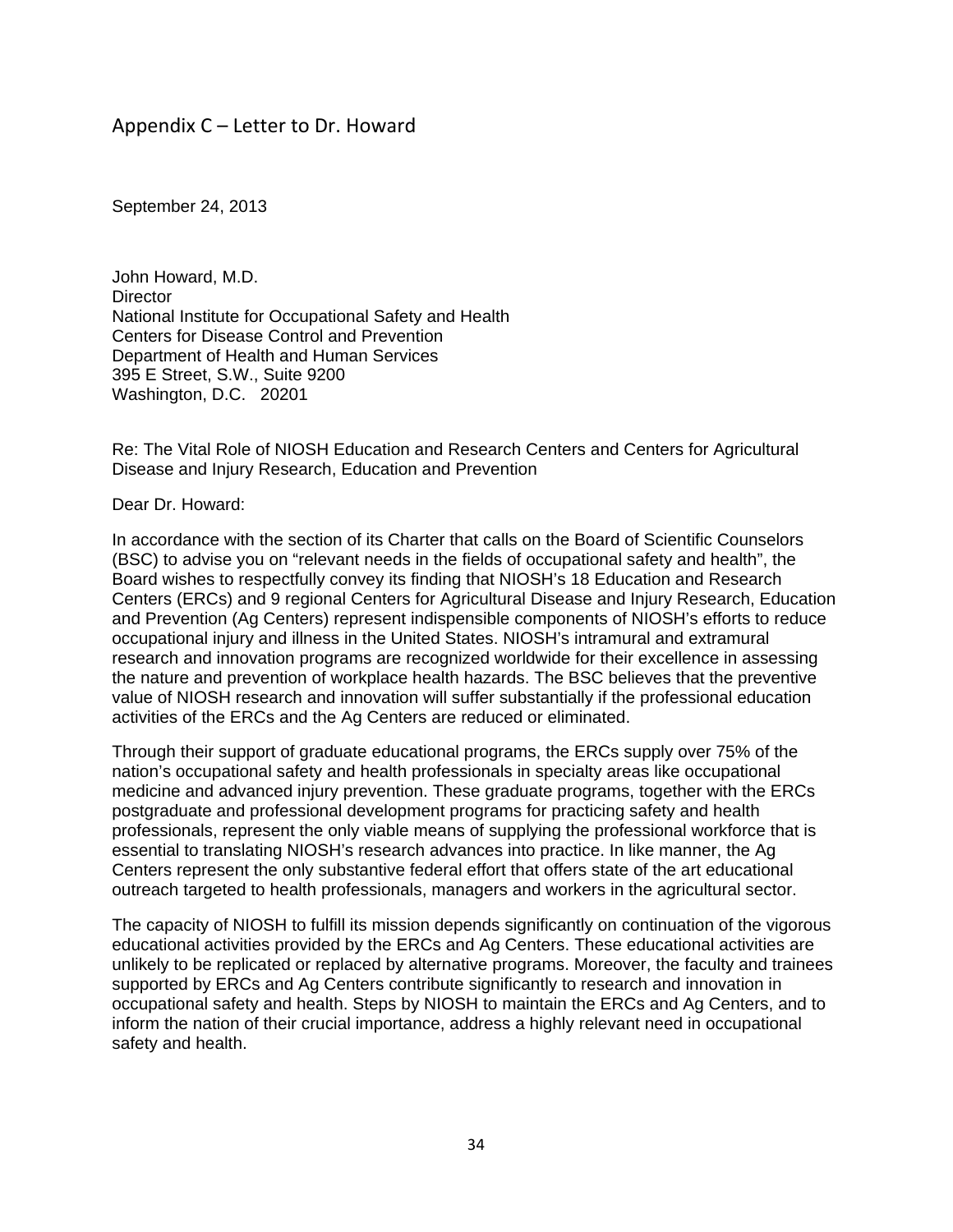Sincerely,

NIOSH Board of Scientific Counselors

Bonnie Roger

Bonnie Rogers,M.E., B.S.N., M.P.H., Dr.PH., Chair, NIOSH Board of Scientific Counselors Professor and Director of Occupational Safety and Health University of North Carolina School of Public Health

David K. Bonauto, M.D., M.P.H. Associate Medical Director Safety and Health Assessment & Research Prevention Program Washington State Department of Labor and Industries

Kitty H. Gelberg, Ph.D., M.P.H. Director, Bureau of Occupational Health and Injury Prevention New York State Department of Health

Robert Harrison, M.D., M.P.H. Professor of Medicine Division of Occupational and Environmental Health University of California, San Francisco

Darryl C. Hill, Ph.D., C.S.P. Executive Director, Health & Safety Global Employee Relations Johnson Controls Inc.

Clarion Johnson, M.D. [former] Medical Director Exxon Mobil Corporation

William Kojola, B.S., M.S. Industrial Hygienist AFL-CIO

Michael J. Kosnett, M.D., M.P.H. Associate Clinical Professor Division of Clinical Pharmacology and Toxicology University of Colorado